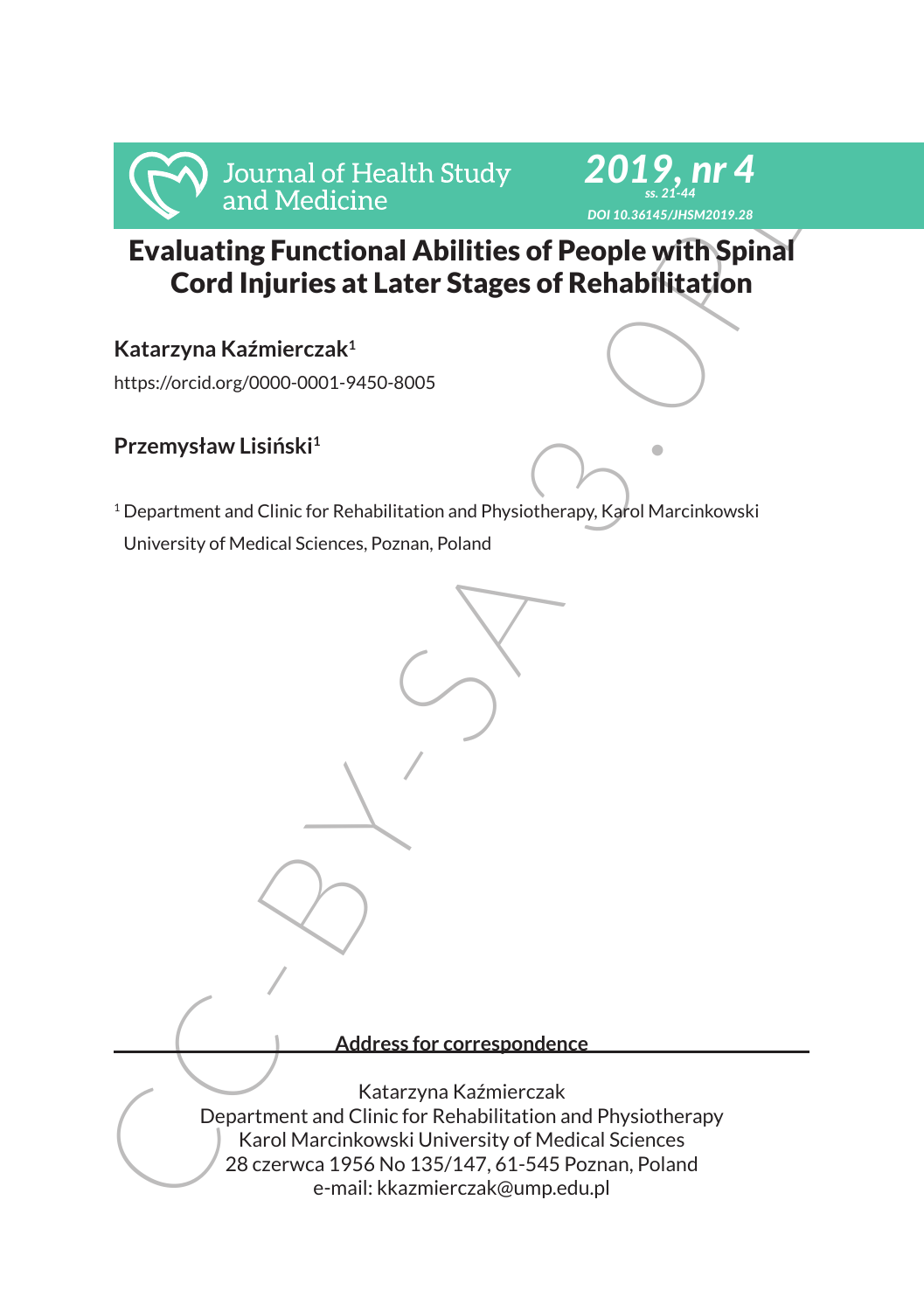### **Abstract**

**Furnose:** The Motor impairments patients with spinal cord injury diffect their<br>functional abilities and restrict independence in performing georyday activi-<br>functional abilities and restrict independence in performing ge **Purpose:** The Motor impairments patients with spinal cord injury affect their *functional abilities and restrict independence in performing everyday activities. This paper collates data about the times patients required assistance with daily activities, the people who would normally provide such help, and about those aspects of daily living where caregiver assistance was the most needed.* 

*Aim: Aim of this study was to present different functional abilities in people with spinal cord injuries and indication of the determinants of this condition*

*Materials and methods: The study included 75 people, who had experienced incomplete traumatic spinal cord injury at least 12 months before this study. The patients were categorized into groups according to injury location. Functional ability was assessed with the Barthel Index and an interview questionnaire. Injury locations were determined with patients' medical records.* 

*Results: There were significant differences (p<0.05) between the groups in how they self-assessed their functional independence. On average, subjects with SCI required 4.7±8.8 hours of assistance daily. The three groups differed in the degree of demonstrated functional independence (p<0.001).* 

*Conclusions: People with SCI are not fully independent to perform activities of daily living by themselves. Supporting a patient's self-management usually becomes the responsibility of their immediate family.* 

*Key words: function, spinal cord injury, self-assessment, people with disabilities, activities of daily living*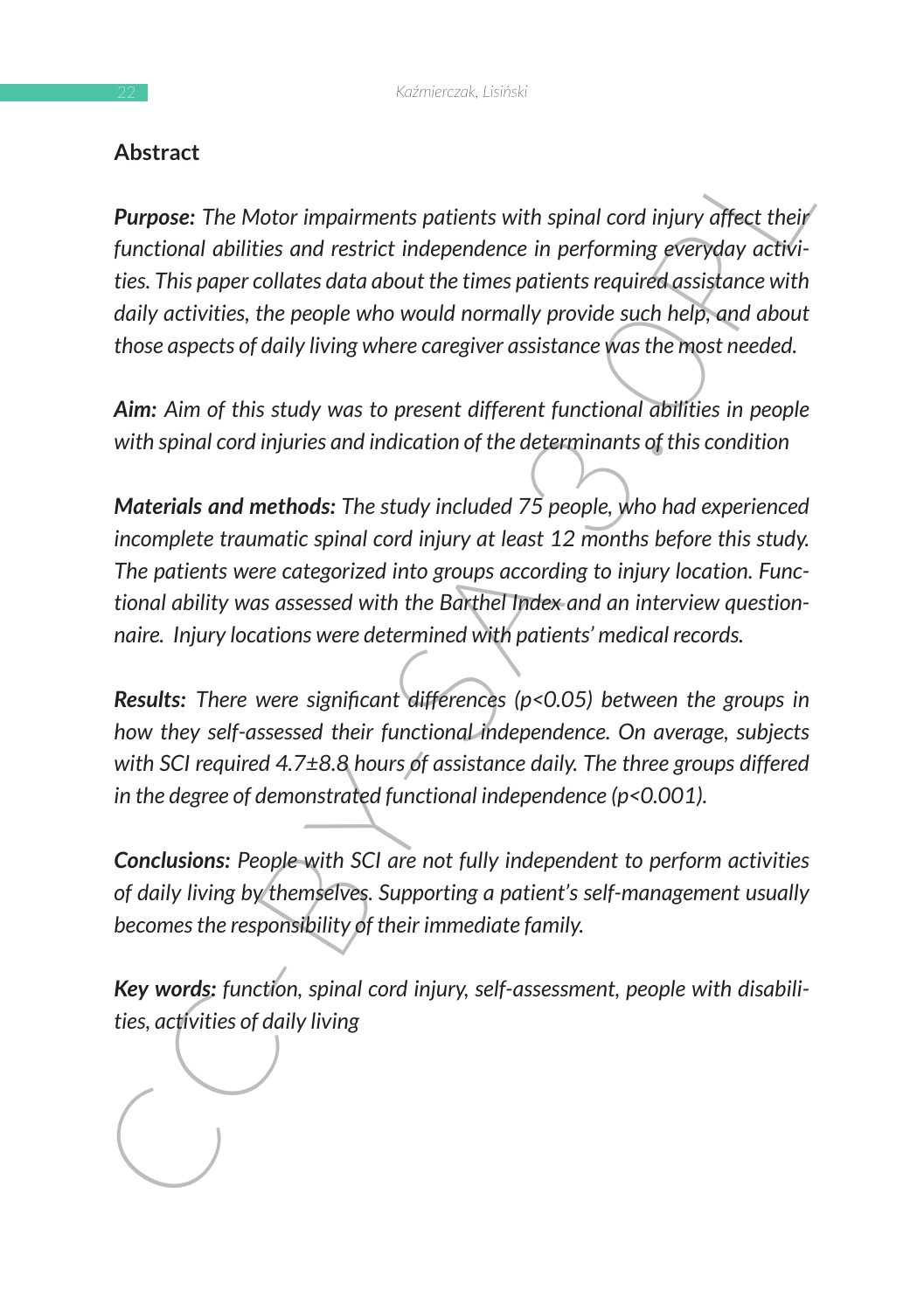#### **Introduction**

The precondition for performing even the least complex of activities is a healthy nervous system (information pathways) and the musculoskeletal system (the performative system). It is these neural pathways that get partially or completely damaged in spinal cord injuries. A spinal cord injury entails physical, psychological and social consequences [1,2]. Even incomplete SCI, the prevailing type in clinical practice, leads to serious disabilities. Such disability restrains the ability to perform ADL and renders patients dependent on other people's help and care [3].

Introduction<br>
The precondition for performing even the least complex of achivities is<br>
a healthy nervous system (information pathways) and the musculosite<br>
letal system (the performative system). It is these neural pathy<br>w Nursing and rehabilitation of a patient after spinal cord injury is a very difficult and complex process. It requires extensive knowledge and experience from the entire therapeutic team. Naturally, the patient's self-service ability depends on the level of spinal damage. Patients with damage in the upper sections require more help from other people and are most at risk of developing complications. The degree of independence also depends on early treatment, proper care combined with education, and properly targeted rehabilitation aimed at mastering new movement patterns based on compensatory mechanisms. Nursing care plays an important role in facilitating and accelerating the rehabilitation process and in adapting to life in a changed situation. He accomplishes these goals through a properly planned and conducted care process and proper education of the patient and family [4].

Beingable to satisfy one's life needs independently (e.g. performing self- care activities) not only has a positiveeffect on the hysical and mental state of a person with SCI it also motivates them to further actively engage in day-to-day life [5]. Undoubtedly, SCI reduces functional abilities and transforms everyday routines. These patients' disabilities mostly manifest as impaired motor functions. These dysfunctions include paresis or quadriplegia as well as loss of sensation [6,7].

The extent to which parts of the body are affected by reduced sensory and motor functions depends on the anatomical location of the injury. The disabilities suffered by patients with cervical cord injury (tetraplegia,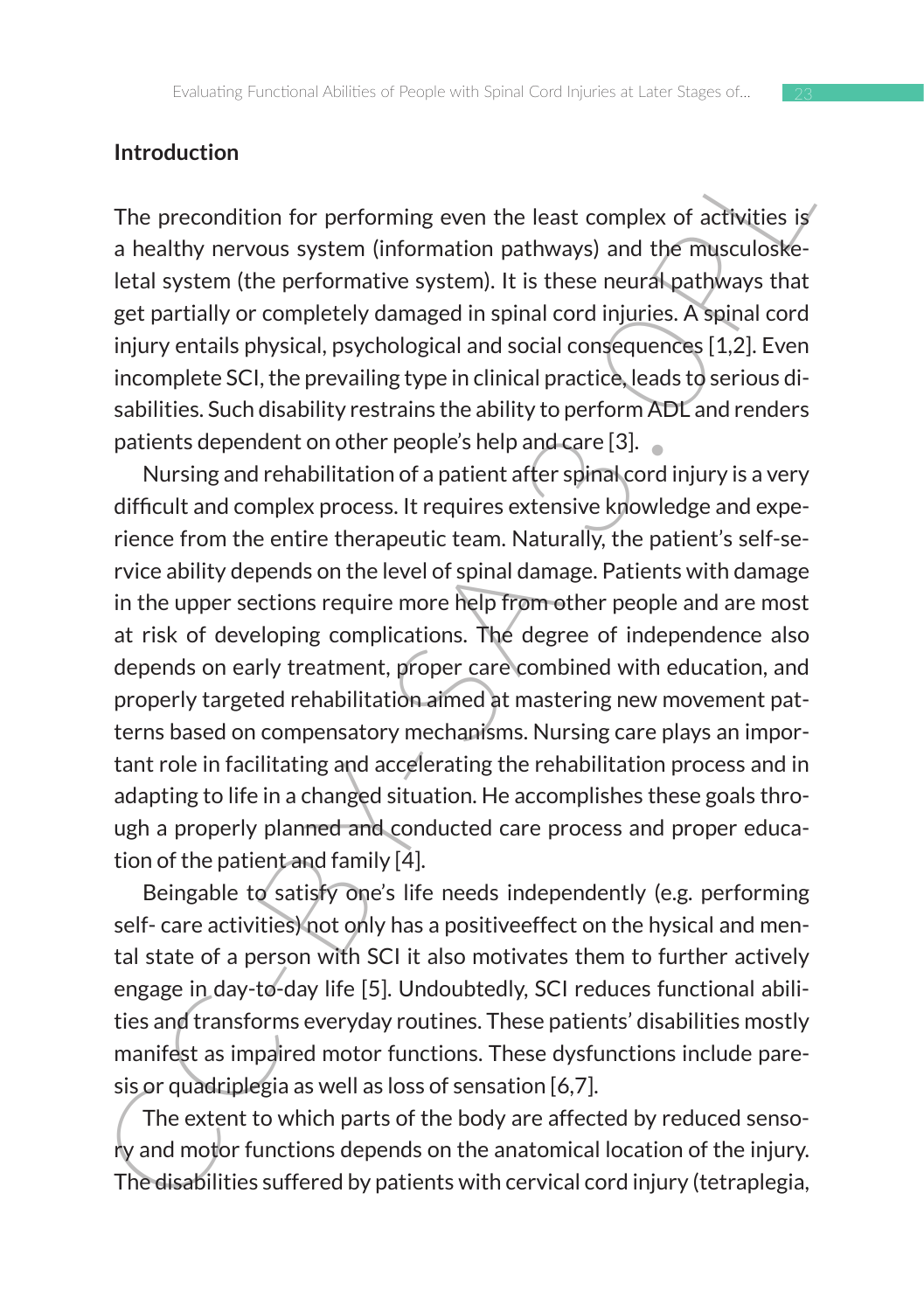tetraparesis) are greater than those with lower spine sections injured (i.e. thoracic or lumbar cords – paraplegia, paraparesis) [8,9].

Functional ability is understood here as the capacity to maintain autonomy in performing activities of daily living [10]. In this sense, functional ability includes e.g. independence in preparing and consuming food, being mobile, changing body position, having control over the excretory system, maintaining body hygiene, using the toilet, or self-dressing [10,11]. It needs to be emphasized again that functional ability relies on retained motor functions.

teurapies are greater trial times with lower spines exceptions injure the thoraction lumbar cords – paraplegia, paraparesis) [8,9].<br>
Functional ability is understood here as the capacity to maintain auty to marito the metr Overall, paraplegics are more independent due to the fact they actively use their upper limbs, and so they typically enjoy greater autonomy. They can actively participate in daily living activities, and if they use a wheelchair with some skill, they are able to meet their needs by themselves to a large degree [5,12-14]. For instance: patients who demonstrate higher autonomy with regards to e.g. locomotion or wheelchair-to-bed transfers are people with injuries in lower spinal cord sections and those who after intense rehabilitation learnt to independently perform transfers. Not having to rely on other people's care is a source of considerable freedom in planning and executing activities of daily living [5,15-17]. Therefore, tetraplegia is the most severe of motor impairments, as it renders SCI patients dependant on the help and care provided by other people.

Undoubtedly, what results from the previous studies of a person with a higher level of spinal cord injury will show a greater reduction in motor and sensory abilities, thus it will undoubtedly condition their level of functional independence. However, it is worth paying attention to how functional fitness affects other areas of the person's life. Is there a relationship between the level of injury and the actual functional efficiency of these patients affects their ability to work. Does the number of family members in some way determine the degree of independence of a person after SCI. It is interesting that people with a large family do not receive excessive help, which can adversely affects the development of their functional ability.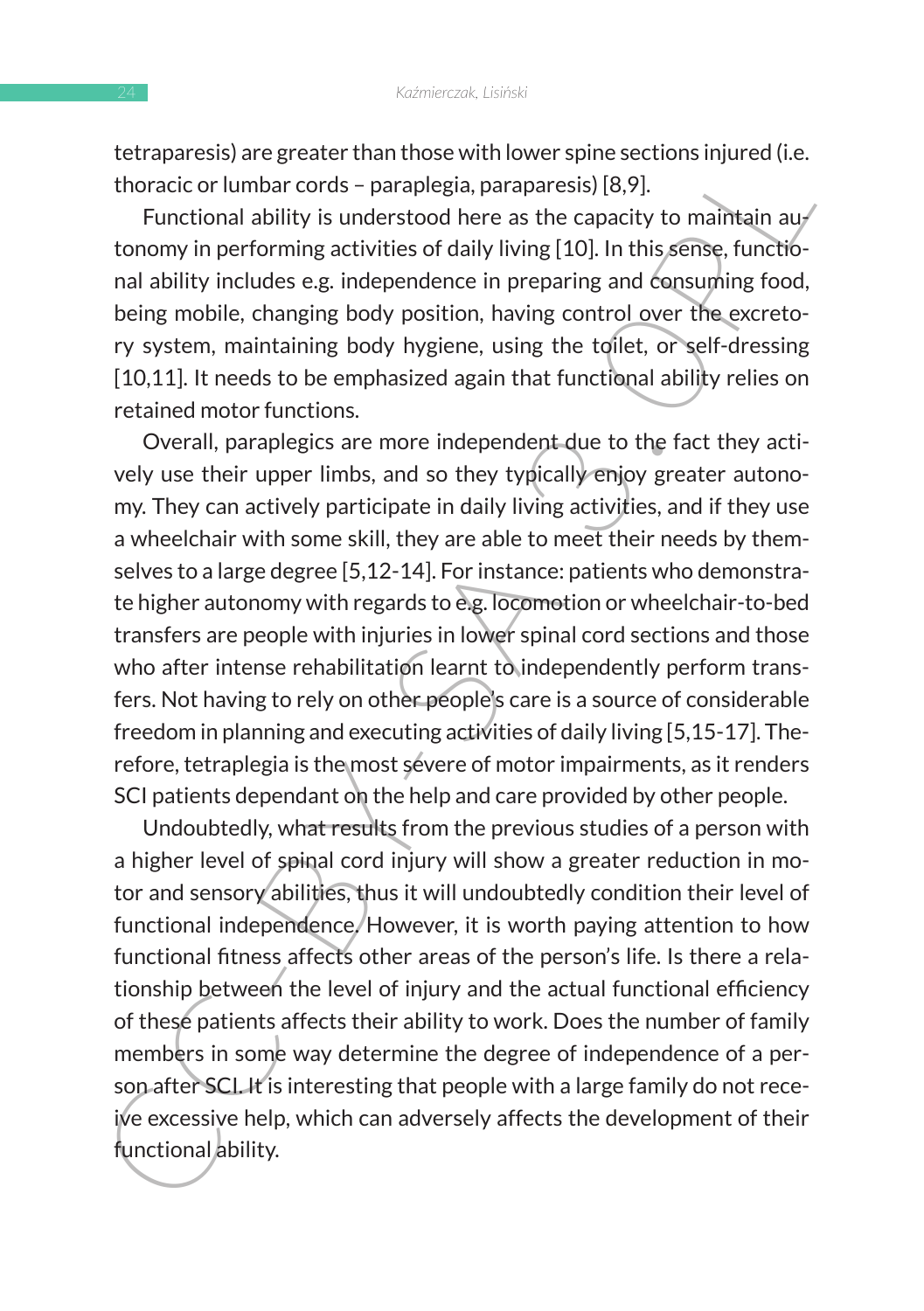### **Material and methods**

### *Aim*

The project's main aim was to present different functional abilities in people with spinal cord injuries and indication of the determinants of this condition. 3 groups of different SCI levels were examined and compared (C – cervical, TH-thoracial and L – lumbar groups).

The study presents:

- 1. Self-assessment of functional independence.
- 2. The daily activities that required assistance from other people.
- 3. The usual caregivers.
- 4. Daily amounts of essential care time for different SCI patients.

### *Data source and sample population*

The study subjects were people who sustained incomplete spinal cord injury and were treated patients in the neurological rehabilitation ward for paresis or limb paralysis. The study encompassed people aged 18-60 who were at the time adapting to post-traumatic changes one year or more after the injury [18,19]. After reviewing a given patient's motor and sensory impairments using ASIA's assessment criteria (American Spinal Injury Association) a doctor would determine incomplete spinal cord injury [17]. Age and date of sustaining injury were obtained from patients' medical records.

## *Clinical measures*

Min<br>
The project's main aim was to present different functional abilities in pe-<br>
ople with spinal cord injuries and indication of the determinants of this<br>
condition. 3 groups of different SCI levels were examined and com Functional ability was established with the Barthel Index (BI). The scale measures the extent to which a patient is able to independently perform activities of daily living such as dressing, bathing, controlling urination and defecation, maintaining personal hygiene, moving up and down stairs or consuming food. A given patient's functional ability is assessed depending on the degree to which they can independently carry out a given activity. The highest possible score is 100 points, which suggests complete independence, whereas the lowest is 0 points and represents a person completely dependent on others [18].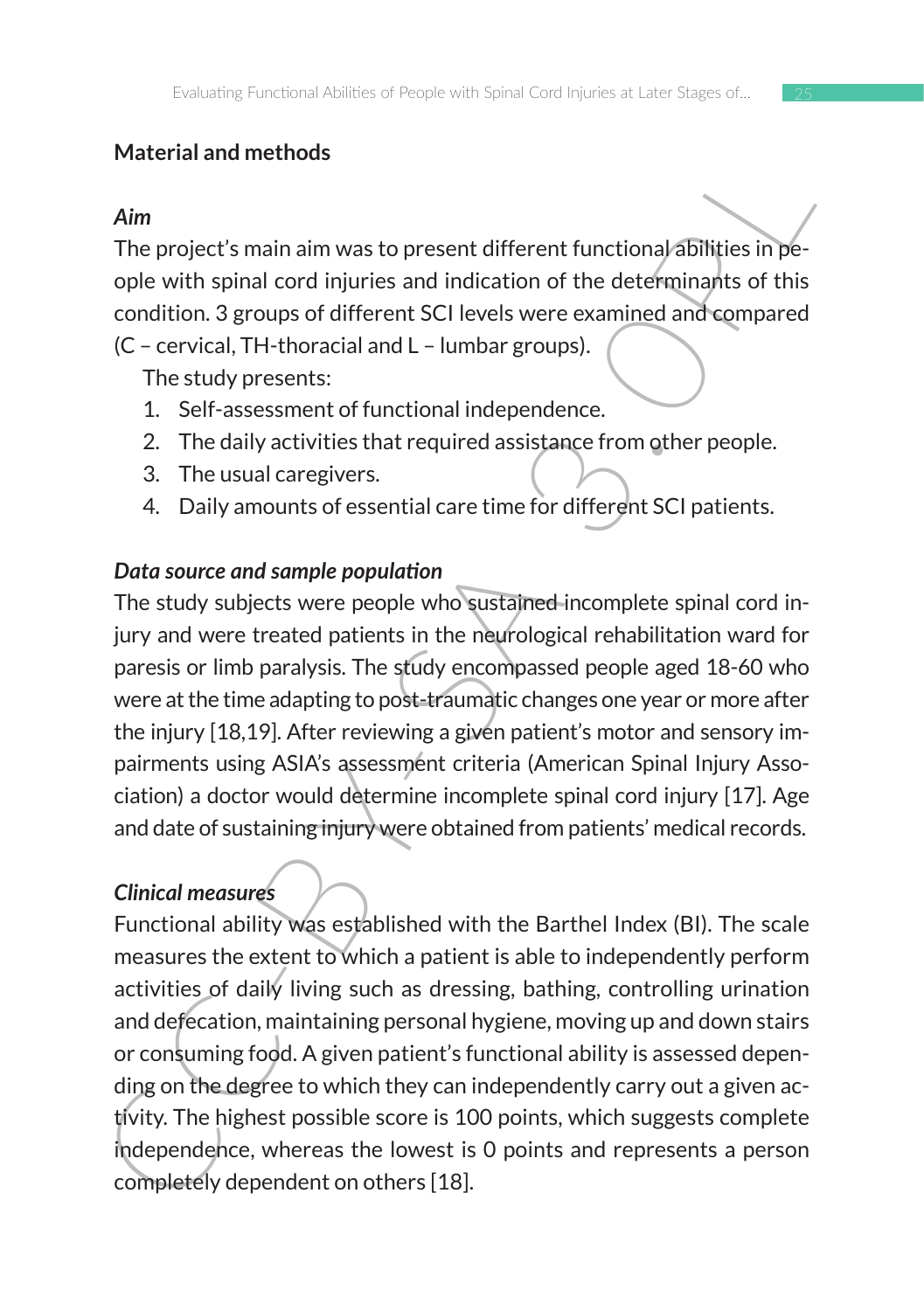Interviews with SCI patients provided information about their current professional life, number of family members, and self-reported level of dependence on other people's help with everyday activities. Additionally, subjects indicated the number of hours daily they required assistance and who would normally provide it. The subject's answers were recorded on an interview questionnaire form.

From among 122 hospitalized persons, only 75 were finally included in the study (met admission criteria and agreed participate). The studied group was divided into three subgroups depending on the level of spinal cord injury where 25 had cervical (C=25), 25 thoracic (Th=25), and 25 lumbar (L=25) cord injury.

The research project was submitted to and approved by the Bioethics **Committee** 

#### *Statistical analysis*

Statistical data were compiled using PQStat ver. 1.6.8 statistical packages together with the Microsoft Excel 2000 spreadsheet.

increases work and the number of band about their current<br>professional life, number of family members, and self-reported level of<br>dependence on other people's help with everyday activities. Additional/<br>ly, subjects indicat To measure the differences between values in the ordinal scale, non- -parametric testing was applied. The Mann-Whitney test was used to compare two groups of independent variables and the Kruskal-Wallis test to compare a few of such groups. For multiple comparisons, the post- -hoc test and the Dunn-Sidak correction were applied. Non-parametric tests were used to assess the relations between variables in the nominal scale. Depending on the number of variables and number of group members, the Chi2 (RxC) test was applied and, for smaller groups, the accurate Fisher (RxC) test.

The following assessment criteria were employed when comparing the three groups of different injury locations (C, Th, L): p<0.05 for statistically significant correlations, p<0.01 for highly significant statistical correlations, and p<0.001 for the most statistically significant correlations.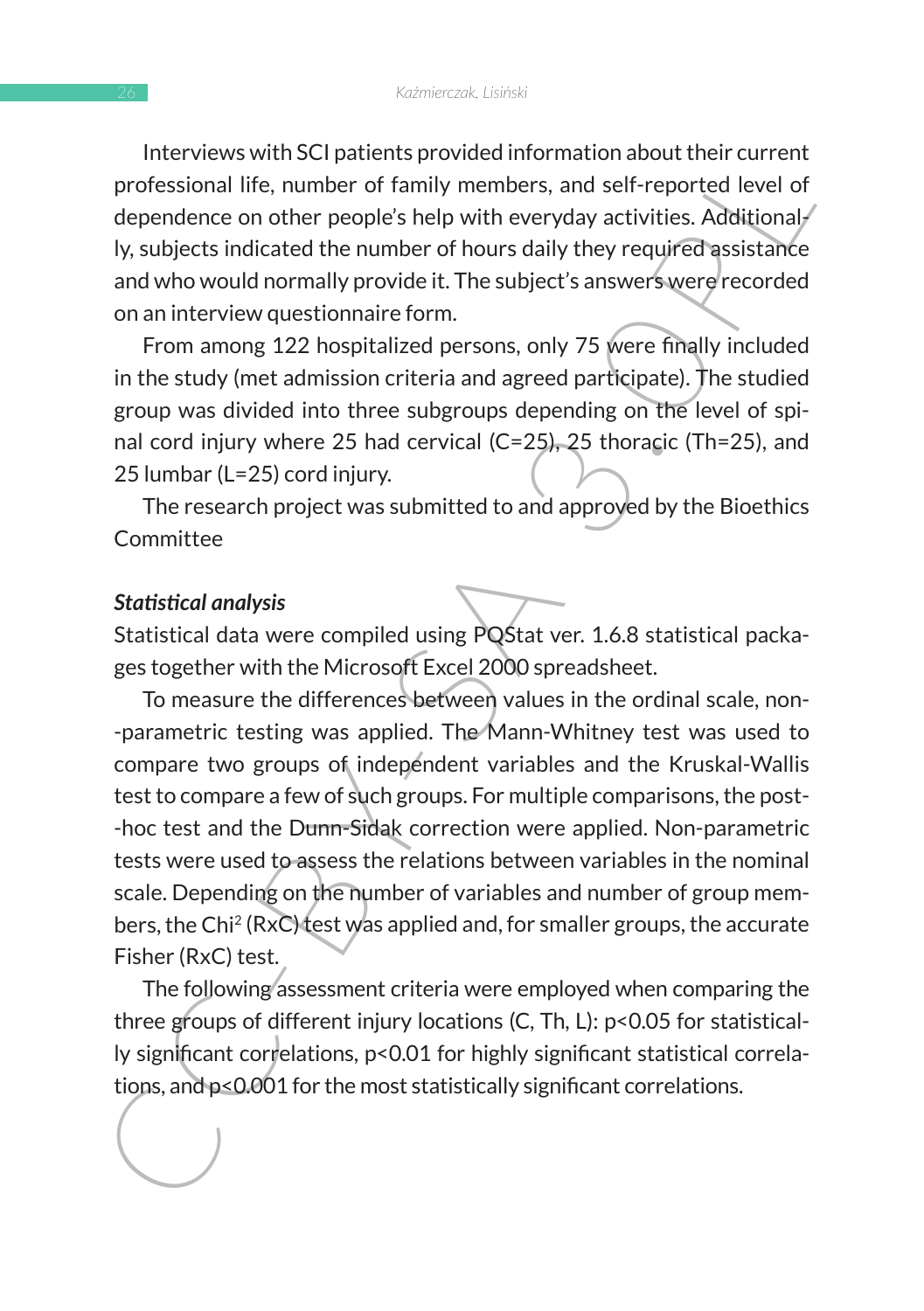#### **Results**

The average age of the subjects was 34. In line with with the study inclusion criteria, they were adapting to post-traumatic changes, i.e. one year or more had elapsed after the injury [19,20]. The average time between sustaining the injury and the day of the study was comparable between the three groups and amounted to 7 years. A detailed breakdown of individual groups is presented in Table 1.

Analysis of marital status (single, married, divorced) prior and post injury did not reveal any differences between the groups. Three persons got married after injury, and two divorced. Details are shown in Table 2.

The groups differed significantly in how subjects/self-assessed their independence or dependence (p<0.05; Man-Withney test). The cervical cord injury group was the one with with the lowest self-reported independence (Table 3).

The number of hours daily of essential help varies considerably between the compared groups (p<0.05, Kruskal-Wallis test). The most significant differences were found in average care times required by people in the cervical cord injury group and the lumbar group (p<0.05, Kruskal- -Wallis with a post-hoc Dunn-Sidak test). Detailed results are presented in Table 4.

People who are typically committed to providing assistance and care for patients with cervical and thoracic cord injuries are family members and friends. More than half of the patients with the lowest injury position (lumbar cord) declared sufficient levels of independence and no need for caregivers (Table 5).

resuns<br>
The average age of the subjects was 34. In line with with the study inclu-<br>
sion criteria, they were adapting to post-traumatic changes, it one year<br>
or more had elapsed after the injury [19,20]. The average time The majority of spinal cord injury patients in the current study are wheelchair-bound. With regards tomobility aids most often used in given groups, there were significant differences found between patients using wheelchairs and other orthotics aids such as walking frames or crutches (p<0.05; Man-Withney test). Active wheelchair is the prevailing type of wheelchairs used by post-SCI patients. Results are presented in Table 6.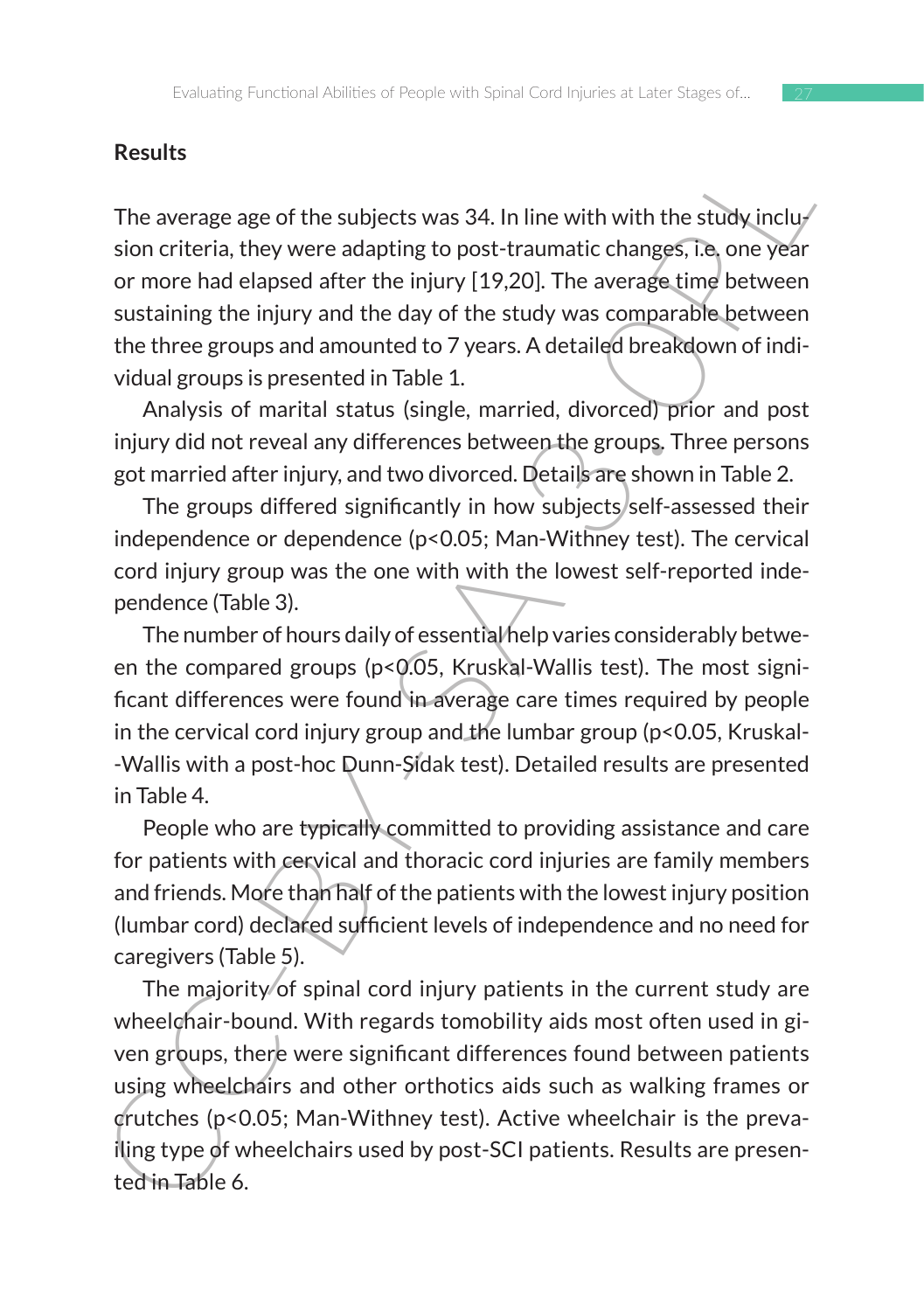In the examined groups, independence in daily living activities was inversely proportional to the height of the spinal cord injury position. Poorest functional abilities and highest caregiver dependence were exhibited by people with spinal cord injury located in the cervical spine. Analysis of obtained BI measures showed highly significant differences compared to individual groups (p<0.001; Kruskal-Wallis test). Those differences were found between the cervical and the lumbar group (p<0.001; Kruskal-Wallis test with post-hoc Dunn Sidak test) as well as the thoracic and the lumbar group (p<0.05; Kruskal-Wallis test with post-hoc Dunn Sidak test). Measured levels of functional ability per group are shown in Table 7.

in the examined groups, interpentione to further largy invirgi activities was the height of the spinal cord injury position.<br>Poorest functional abilities and highest caregiver dependence were exhibited by people with spina In percentage terms, the subjects reported activities related to urinary control as the most challenging ones when performed unassisted (86.7%). Using the stairs (40%) and maintaining personal hygiene (38.7%) were the two next aspects preventing independence from other people's assistance. The highest level of functional independence, on the other hand, was observed in two areas: food consumption (78.7%) and dressing/undressing (66.7%). No relevant differences between the groups were found in terms of being mobile (on even surfaces) as well as defecation control. However, self-reported independence varied significantly (p<0.01; Chi2 test) between the groups with regard to movement across surfaces, maintaining hygiene and using the toilet and highly significantly (p<0.001; Chi2 test) in the remaining BI areas. Details of independence characteristics of studied patients per injury group is presented in Table 8.

We investigated whether a patient's functional ability affects their employment. BI-measured functional ability among professionally active people and the unemployed were similar. It was found that only cervical spine injury affected patients' functional ability affected employment. Table 9 outlines results on the connection between functional ability and employment.

There was no correlation between numbers of family members and patients' functional ability (according to BI measures) (Table 10).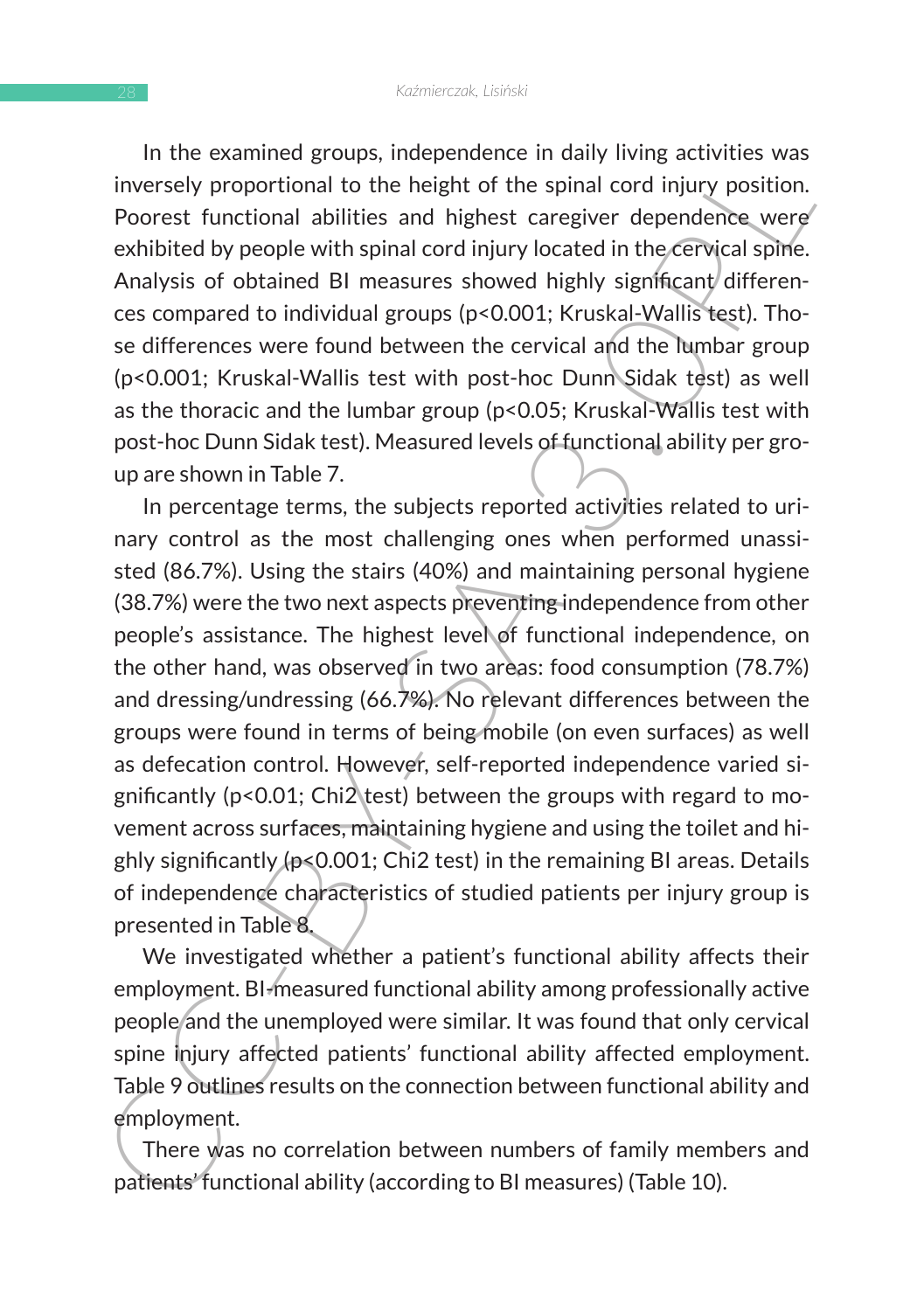| <u>rapic I. Characteristics or spirial cora injury patient</u> |                  |                   |                  |                       |  |  |  |  |  |
|----------------------------------------------------------------|------------------|-------------------|------------------|-----------------------|--|--|--|--|--|
|                                                                | x(SD)            | Τh<br>x(SD)       | x(SD)            | <b>Total</b><br>x(SD) |  |  |  |  |  |
| Age at examination                                             | $35.4 (\pm 9.3)$ | 5(±9.5)           | $33.4(\pm 9.7)$  | $34.3(\pm 9.6)$       |  |  |  |  |  |
| Age at injury                                                  | $28.5 (\pm 9.5)$ | $26.5 (\pm 10.4)$ | $26.4 (\pm 9.1)$ | $27.2 (\pm 9.7)$      |  |  |  |  |  |
| Time after injury (years)                                      | $6.9 (\pm 3.9)$  | $7.6 (\pm 4.9)$   | $7.0 (\pm 4.2)$  | 7.2 (±4.3)            |  |  |  |  |  |

Table 1. Characteristics of spinal cord injury patient

Table 2. Marital status before and after spinal cord injury

| Table 1. Characteristics or spirial cord injury patient<br>$\mathsf{C}$<br><b>Total</b><br><b>Th</b><br>L |                              |                         |                       |                        |                                                                    |                        |                       |                          |  |  |  |  |  |  |  |
|-----------------------------------------------------------------------------------------------------------|------------------------------|-------------------------|-----------------------|------------------------|--------------------------------------------------------------------|------------------------|-----------------------|--------------------------|--|--|--|--|--|--|--|
|                                                                                                           |                              |                         | x(SD)                 |                        | x(SD)                                                              |                        | x(SD)                 | x(SD)                    |  |  |  |  |  |  |  |
| Age at examination                                                                                        |                              |                         | $35.4 (\pm 9.3)$      |                        | $5(\pm 9.5)$                                                       |                        | $33.4 (\pm 9.7)$      | $34.3 (\pm 9.6)$         |  |  |  |  |  |  |  |
| Age at injury                                                                                             |                              |                         | $28.5 (\pm 9.5)$      |                        | $26.5 (\pm 10.4)$                                                  |                        | $26.4 (\pm 9.1)$      | $27.2 (\pm 9.7)$         |  |  |  |  |  |  |  |
| Time after injury (years)                                                                                 |                              |                         | $6.9 (\pm 3.9)$       |                        | $7.6 (\pm 4.9)$                                                    |                        | $7.0 (\pm 4.2)$       | $7.2 (\pm 4.3)$          |  |  |  |  |  |  |  |
| n: number of persons' x: arithmetic mean SD - standard deviation; C - cervical,                           |                              |                         |                       |                        |                                                                    |                        |                       |                          |  |  |  |  |  |  |  |
| Th - thoracial; L - lumbar                                                                                |                              |                         |                       |                        |                                                                    |                        |                       |                          |  |  |  |  |  |  |  |
|                                                                                                           |                              |                         |                       |                        | Table 2. Marital status before and after spinal cord injury        |                        |                       |                          |  |  |  |  |  |  |  |
|                                                                                                           |                              | $\mathsf{C}$<br>$n(\%)$ |                       | <b>Th</b><br>$n(\%)$   |                                                                    | L<br>$n(\%)$           |                       | <b>Total</b><br>$n(\%)$  |  |  |  |  |  |  |  |
| <b>Marital</b><br>status                                                                                  | <b>Prior</b><br>to<br>injury | <b>After</b><br>injury  | Prior<br>to<br>injury | <b>After</b><br>injury | <b>Prior</b><br>to<br>injury                                       | <b>After</b><br>injury | Prior<br>to<br>injury | <b>After</b><br>injury   |  |  |  |  |  |  |  |
| Single                                                                                                    | 17<br>(68%)                  | 15<br>(60%)             | 19<br>76%)            | 17<br>(68%)            | 20<br>(80%)                                                        | 19<br>(76%)            | 56<br>(74.7%)         | 51<br>(68%)              |  |  |  |  |  |  |  |
| Marital<br>relationship                                                                                   | 8<br>(32%)                   | 9<br>(36%)              | 6<br>(24%)            | ラ<br>(28%)             | 5<br>(20%)                                                         | 6<br>(24%)             | 19<br>(25.3%)         | 22<br>(29,3%)            |  |  |  |  |  |  |  |
| Divorced                                                                                                  |                              | 1<br>(4%)               |                       | 1<br>(4%)              |                                                                    |                        |                       | $\mathcal{P}$<br>(2.7%)  |  |  |  |  |  |  |  |
|                                                                                                           |                              |                         |                       |                        | n: number of persons; C - cervical, Th - thoracial; L - lumbar     |                        |                       |                          |  |  |  |  |  |  |  |
|                                                                                                           |                              |                         |                       |                        | Table 3. Number of patients self reporting functional independence |                        |                       |                          |  |  |  |  |  |  |  |
| Independent person                                                                                        |                              |                         | C                     |                        | <b>Th</b>                                                          | L                      |                       | <b>Total</b>             |  |  |  |  |  |  |  |
|                                                                                                           |                              |                         | n(%)                  |                        | n(%)<br>$n(\%)$<br>15 (60%)                                        |                        |                       | n(%)                     |  |  |  |  |  |  |  |
| No<br>Yes                                                                                                 |                              |                         | 20 (80%)<br>5(20%)    |                        | 10 (40%)                                                           | 11 (44%)<br>14 (56%)   |                       | 46 (61.3%)<br>29 (38.7%) |  |  |  |  |  |  |  |
|                                                                                                           |                              |                         |                       |                        |                                                                    |                        |                       |                          |  |  |  |  |  |  |  |
| n: number of persons; C - cervical, Th - thoracial; L - lumbar                                            |                              |                         |                       |                        |                                                                    |                        |                       |                          |  |  |  |  |  |  |  |
|                                                                                                           |                              |                         |                       |                        |                                                                    |                        |                       |                          |  |  |  |  |  |  |  |

| Table 3. Number of patients self reporting functional independence |
|--------------------------------------------------------------------|
|--------------------------------------------------------------------|

| Independent person | $n$ (%)  | Тh.<br>n(%) | $n (\%)$ | <b>Total</b><br>n(%) |  |
|--------------------|----------|-------------|----------|----------------------|--|
| l No               | 20 (80%) | 15 (60%)    | 11 (44%) | 46 (61.3%)           |  |
| Yes                | 5(20%)   | 10 (40%)    | 14 (56%) | 29 (38.7%)           |  |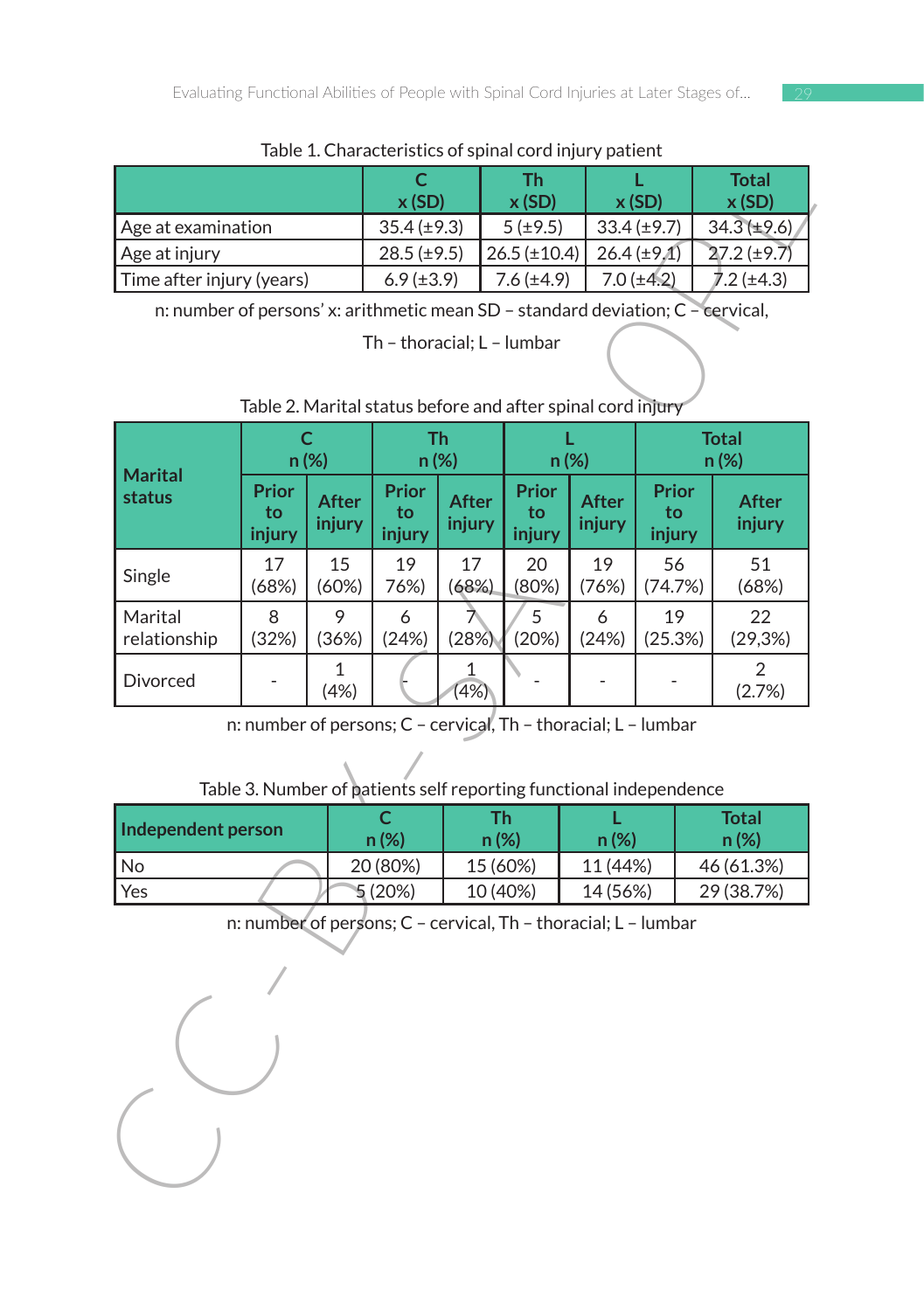| $1$ abic 4. Mulliber of care flours                                             |  |            |                                                                |    |          |              |  |  |
|---------------------------------------------------------------------------------|--|------------|----------------------------------------------------------------|----|----------|--------------|--|--|
|                                                                                 |  | n(%)       | x                                                              |    |          | <b>SD</b>    |  |  |
|                                                                                 |  |            | C                                                              |    |          |              |  |  |
| 0 h                                                                             |  | 5 (20%)    |                                                                |    |          |              |  |  |
| $1-8h$                                                                          |  | 13 (52%)   | 7.4                                                            |    |          | 8.8          |  |  |
| 9-15h                                                                           |  | 1(4%)      |                                                                |    |          |              |  |  |
| $\geq$ 16 h                                                                     |  | 6(24%)     |                                                                |    |          |              |  |  |
|                                                                                 |  |            | Th                                                             |    |          |              |  |  |
| 0h                                                                              |  | 10 (40%)   |                                                                |    |          |              |  |  |
| $1-8h$                                                                          |  | 11 (44%)   |                                                                |    |          |              |  |  |
| 9-15h                                                                           |  | 2(8%)      | 3.9                                                            |    |          | 6.8          |  |  |
| ≥16 h                                                                           |  | 2 (8%)     |                                                                |    |          |              |  |  |
|                                                                                 |  |            | L                                                              |    |          |              |  |  |
| 0h                                                                              |  | 14 (52%)   |                                                                |    |          |              |  |  |
| $1-8h$                                                                          |  | 9 (36%)    |                                                                |    |          |              |  |  |
| 9-15h                                                                           |  |            | 2.8                                                            |    |          | 6.0          |  |  |
| $\geq$ 16 h                                                                     |  | 2(8%)      |                                                                |    |          |              |  |  |
|                                                                                 |  |            | Mean average                                                   |    |          |              |  |  |
| 0h                                                                              |  | 29 (38.7%) |                                                                |    |          |              |  |  |
| $1-8h$                                                                          |  | 33 (44%)   |                                                                |    |          |              |  |  |
| 9-15h                                                                           |  | 3(4%)      | 4.7                                                            |    | 7.5      |              |  |  |
| >16h                                                                            |  | 10 (13.3%) |                                                                |    |          |              |  |  |
| n: number of persons; x: arithmetic mean, SD: standard deviation; C - cervical, |  |            |                                                                |    |          |              |  |  |
|                                                                                 |  |            | Th - thoracial; L - lumbar                                     |    |          |              |  |  |
|                                                                                 |  |            |                                                                |    |          |              |  |  |
|                                                                                 |  |            | Table 5. Caregiver                                             |    |          |              |  |  |
|                                                                                 |  | c          | Th.                                                            | T. |          | <b>Total</b> |  |  |
|                                                                                 |  | n(%)       | n(%)                                                           |    | n (%)    | n(%)         |  |  |
| Family                                                                          |  | 14 (56%)   | 12 (48%)                                                       |    | 10 (40%) | 36 (48%)     |  |  |
| Family and friends                                                              |  | 6(24%)     | 3(12%)                                                         |    | 1(4%)    | 10 (13.3%)   |  |  |
| Not applicable                                                                  |  | 5 (20%)    | 10 (40%)                                                       |    | 14 (56%) | 29 (38.7%)   |  |  |
| (independent person)                                                            |  |            |                                                                |    |          |              |  |  |
|                                                                                 |  |            | n: number of persons; C - cervical, Th - thoracial; L - lumbar |    |          |              |  |  |
|                                                                                 |  |            |                                                                |    |          |              |  |  |
|                                                                                 |  |            |                                                                |    |          |              |  |  |

| Table 4. Number of care hours |  |
|-------------------------------|--|
|                               |  |

| lable 5. Caregiver                     |          |               |          |                      |  |  |  |  |
|----------------------------------------|----------|---------------|----------|----------------------|--|--|--|--|
|                                        | $n(\%)$  | Th<br>$n(\%)$ | $n (\%)$ | <b>Total</b><br>n(%) |  |  |  |  |
| Family                                 | 14 (56%) | 12 (48%)      | 10 (40%) | 36 (48%)             |  |  |  |  |
| Family and friends                     | 6(24%)   | 3(12%)        | 1(4%)    | 10 (13.3%)           |  |  |  |  |
| Not applicable<br>(independent person) | 5(20%)   | 10 (40%)      | 14 (56%) | 29 (38.7%)           |  |  |  |  |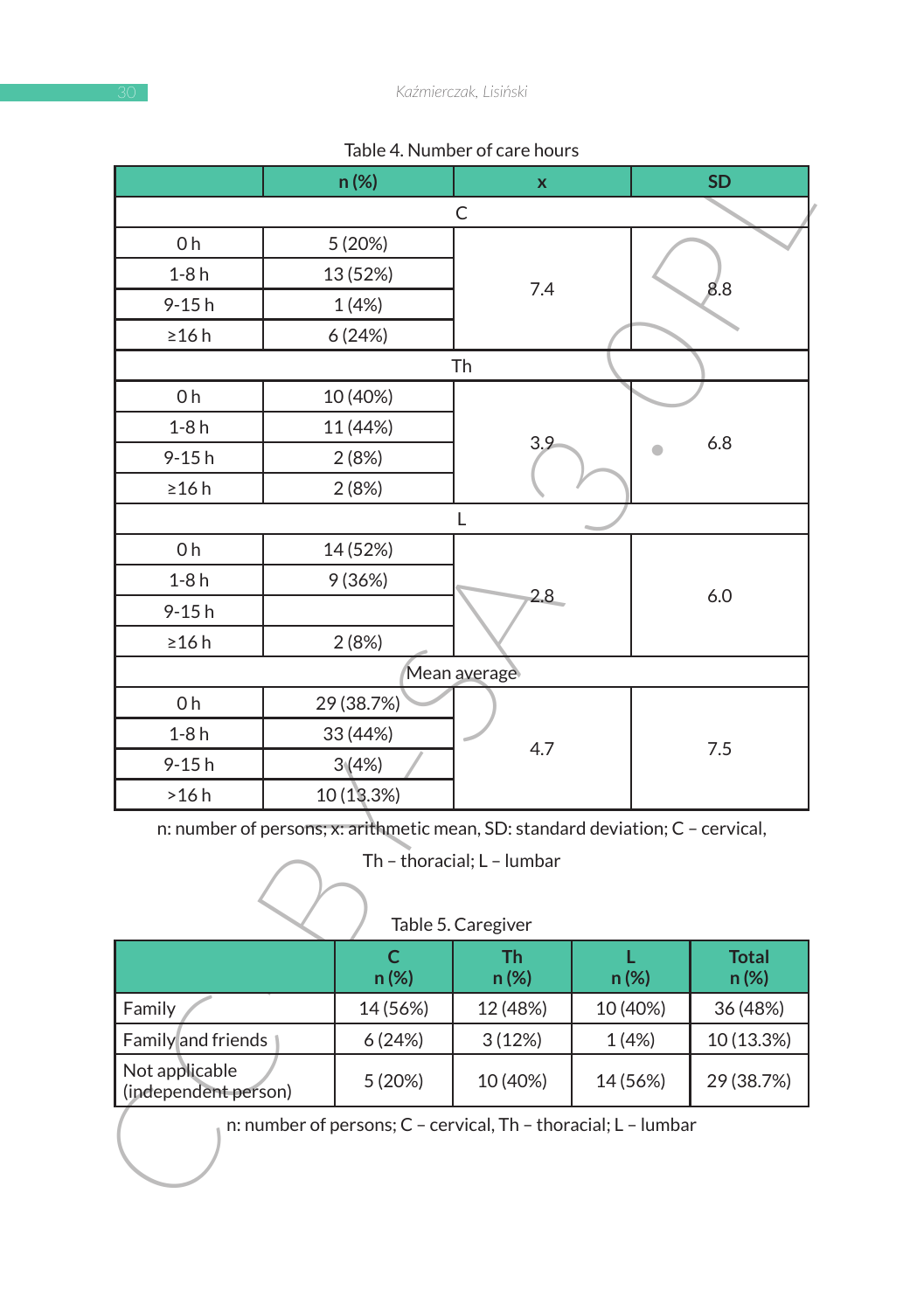Table 6. Mobility Aid

|                                             |                                                                                                                                     | TADIC OF INTODITIES MID |            |                   |           |                      |  |
|---------------------------------------------|-------------------------------------------------------------------------------------------------------------------------------------|-------------------------|------------|-------------------|-----------|----------------------|--|
|                                             |                                                                                                                                     |                         | C.<br>n(%) | <b>Th</b><br>n(%) | L<br>n(%) | <b>Total</b><br>n(%) |  |
|                                             |                                                                                                                                     |                         | 2          | 2                 | 9         | $\mathbf{1}3$        |  |
| Other (crutches, walking frame)             |                                                                                                                                     |                         | (8%)       | (8%)              | (36%)     | (17.3%)              |  |
| Wheelchair                                  |                                                                                                                                     |                         | 23         | 23                | 16        | 62                   |  |
|                                             |                                                                                                                                     |                         | (92%)      | (92%)             | (64%)     | (82.7%)              |  |
| Orthopaedic wheelchair                      |                                                                                                                                     |                         | 2<br>(8%)  | 3<br>(12%)        |           | 5<br>(6.7%)          |  |
|                                             |                                                                                                                                     |                         | 16         | 19                | 16        | 51                   |  |
| Active wheelchair                           |                                                                                                                                     |                         | (64%)      | (76%)             | (64%)     | (68%)                |  |
| Active wheelchair and electrical wheelchair |                                                                                                                                     |                         | 5          | 1                 |           | 6                    |  |
|                                             |                                                                                                                                     |                         | (20%)      | (4%)              |           | (8%)                 |  |
|                                             | n: number of persons; C - cervical, Th - thoracial; L - lumbar<br>Table 7. Barthel Index measures of functional abilities per group |                         |            |                   |           |                      |  |
|                                             | X                                                                                                                                   |                         | <b>SD</b>  | min               |           | max                  |  |
| С                                           | 47.4                                                                                                                                |                         | 22.1       | 15                |           | 80                   |  |
| Th                                          | 59.2                                                                                                                                |                         | 20.7       | 15                |           | 85                   |  |
| L                                           | 78.4                                                                                                                                |                         | 15.2       | 50                |           | 100                  |  |
| Mean average                                | 61.7                                                                                                                                |                         | 23.2       | 15                |           | 100                  |  |
|                                             | max: highest value; C - cervical, Th - thoracial; L - lumbar                                                                        |                         |            |                   |           |                      |  |
|                                             |                                                                                                                                     |                         |            |                   |           |                      |  |

Table 7. Barthel Index measures of functional abilities per group

|              |      | ςг   | min | max |
|--------------|------|------|-----|-----|
|              | 47.4 | 22.1 |     | 80  |
| Th           | 59.2 |      |     | 85  |
|              | 78.4 |      |     | 100 |
| Mean average | 61.  | 23.2 |     | 100 |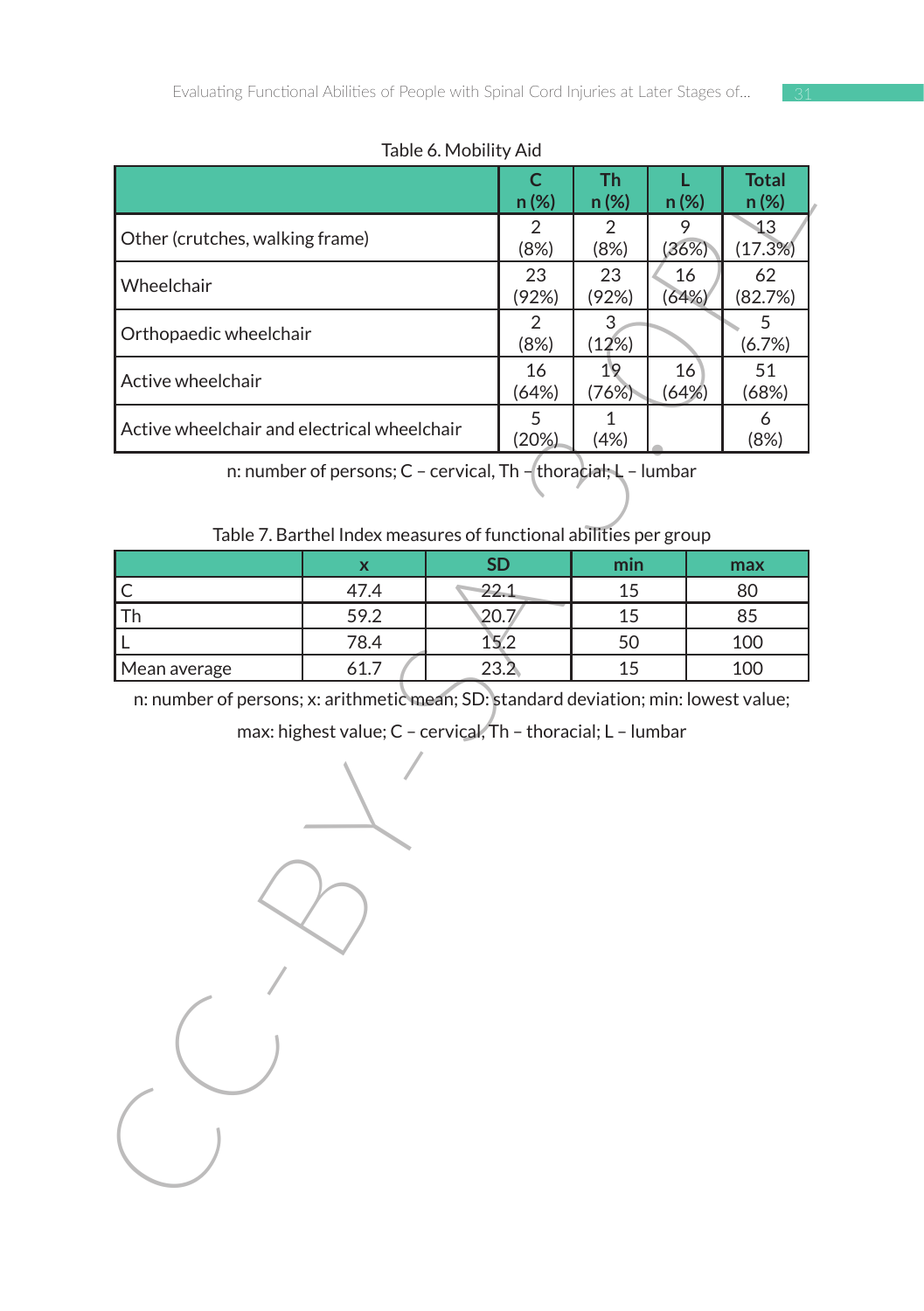|                                                                | C.          | <b>Th</b>              | L            | <b>Total</b>  |
|----------------------------------------------------------------|-------------|------------------------|--------------|---------------|
|                                                                | n(%)        | n(%)                   | n(%)         | $n(\%)$       |
| <b>Food consumption</b>                                        |             |                        |              |               |
| Unable to eat by themselves                                    | 2           |                        |              | 2             |
|                                                                | (8%)        |                        |              | (2.7%)        |
| Help is needed with slicing, spreading butter, etc.            | 11<br>(44%) | $\overline{2}$<br>(85) | 1.<br>(4%)   | 14<br>(18.7%) |
| Independent, self-reliant                                      | 12          | ŽЗ                     | 24           | 59            |
|                                                                | (48%)       | (92%)                  | (96%)        | (78.7%)       |
| Being mobile (getting from bed to chair and back/sitting down) |             |                        |              |               |
| Unable, no sitting balance                                     | 1           | 3                      |              | 4             |
|                                                                | (4%)        | (12%)                  |              | (5.3%)        |
| More help is needed (physical, from one-two                    | 2           | 12                     | $\mathbf{1}$ | 15            |
| people), can sit                                               | (8%)        | (48%)                  | (4%)         | (20%)         |
| Little help (verbal or physical)                               | 7           | 5                      | 6            | 18            |
|                                                                | (28%)       | (20%)                  | (24%)        | (24%)         |
| Independent                                                    | 8           | 13                     | 18           | 39            |
|                                                                | (32%)       | (52%)                  | (72%)        | (52%)         |
| Maintaining personal hygiene                                   |             |                        |              |               |
| Needs help with personal activities                            | 16          | 7                      | 6            | 29            |
|                                                                | (64%)       | (28%)                  | (24%)        | (38.7%)       |
| Independent with washing face, combing, bru-                   | 9           | 18                     | 19           | 46            |
| shing teeth, shaving (with implements provided)                | (36%)       | (72%)                  | (76%)        | (61.3%)       |
| Using the toilet                                               |             |                        |              |               |
| Dependent                                                      | 8           | 2                      | 1            | 11            |
|                                                                | (32%)       | (8%)                   | (4%)         | (14.7%)       |
| Partly needs help                                              | 8           | 7                      | $\mathbf{1}$ | 16            |
|                                                                | (32%)       | (28%)                  | (4%)         | (21.3%)       |
| Independent                                                    | 9           | 16                     | 23           | 48            |
|                                                                | (36%)       | (64%)                  | (92%)        | (64%)         |
| Bathing, washing whole body                                    |             |                        |              |               |
| Dependent                                                      | 17          | 8                      | 3            | 28            |
|                                                                | (68%)       | (32%)                  | (12%)        | (37.3%)       |
| Independent                                                    | 8           | 17                     | 22           | 47            |
|                                                                | (32%)       | (68%)                  | (88%)        | (62.7%)       |
| Mobility (even surfaces)                                       |             |                        |              |               |
| Immobile or can cover <50 m                                    | 5           | 2                      | 1            | 8             |
|                                                                | (20%)       | (8%)                   | (4%)         | (10.7%)       |
| Up to 50 m with mobility aid or independent on                 | 14          | 15                     | 11           | 40            |
| wheelchair                                                     | (56%)       | (60%)                  | (44%)        | (53.3%)       |
|                                                                | 4           | 2                      | 3            | 9             |
| Walks with help of one person >50 m                            | (16%)       | (8%)                   | (12%)        | (12%)         |

#### Table 8. BI-measured independence in performing activities of daily living per group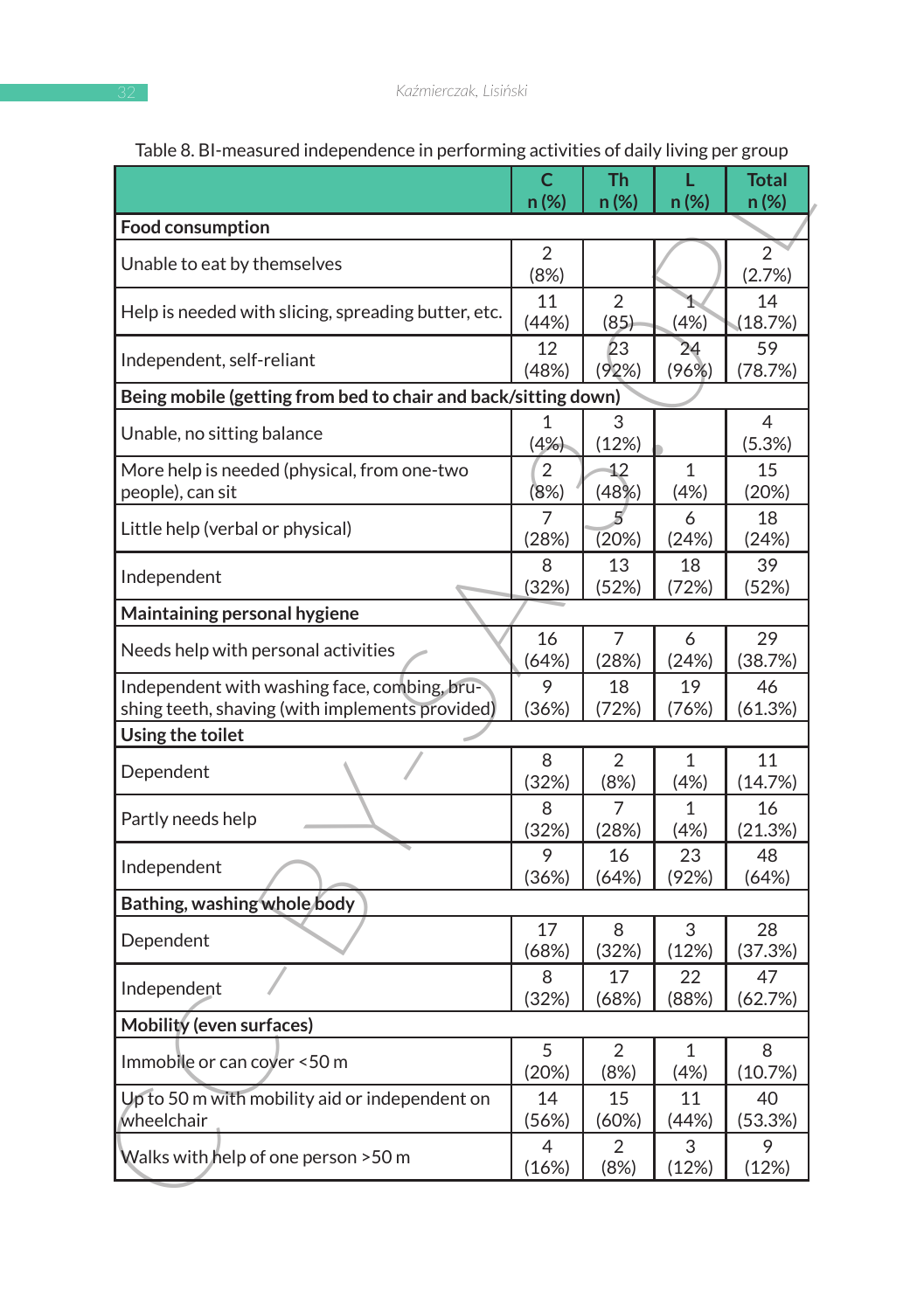| Independent, also using mobility aid, at distances             | $\overline{2}$ | 3           | 10          | 15            |
|----------------------------------------------------------------|----------------|-------------|-------------|---------------|
| larger than 50 m                                               | (8%)           | (12%)       | (40%)       | (20%)         |
| Walking up and down stairs                                     |                |             |             |               |
| Not independent                                                | 15             | 11          | 4           | 30            |
|                                                                | (60%)          | (44%)       | (16%)       | (40%)         |
| Needs physical help and assistance                             | 9              | 12          | 8           | 29            |
|                                                                | (36%)          | (48%)       | (32%)       | (38.7%)       |
| Independent                                                    | 1<br>(4%)      | (8%)        | 13<br>(52%) | 16<br>(21.3%) |
| <b>Dressing and undressing</b>                                 |                |             |             |               |
|                                                                | 3              |             | 1           | 4             |
| Dependent                                                      | (12%)          |             | (4%)        | (5.3%)        |
| Needs some help                                                | $13 -$         | 7           | 1           | 21            |
|                                                                | (52%)          | (28%)       | (4%)        | (28%)         |
| Independent, also with buttoning, zipping, lacing,             | 19             | 18          | 23          | 50            |
| etc.                                                           | (36%)          | (72%)       | (92%)       | (66.7%)       |
| Controlling defecation / anal sphincter                        |                |             |             |               |
| Has no control over defecation or excretion                    | 2              | 9           | 4           | 15            |
| needs to be provoked                                           | (8%)           | (36%)       | (16%)       | (20%)         |
| Sporadic uncontrolled defecation                               | 14<br>(56%)    | 8<br>(32%)  | 10<br>(40%) | 32<br>(42.7%) |
| Has control over defecation                                    | 9              | 8           | 11          | 28            |
|                                                                | (36%)          | (32%)       | (44%)       | (37.3%)       |
| Controlling urination/urethral sphincter                       |                |             |             |               |
| Can't control urination or is catheterized                     | 18<br>(72%)    | 18<br>(72%) | 5<br>(20%)  | 41<br>(54.7%) |
|                                                                | 5              | 6           | 13          | 24            |
| Sporadic uncontrolled urination                                | (20%)          | (24%)       | (52%)       | (32%)         |
|                                                                | 2              | 1           | 7           | 10            |
| Has control over urination                                     | (8%)           | (4%)        | (28%)       | (13.3%)       |
| n: number of persons; C - cervical, Th - thoracial; L - lumbar |                |             |             |               |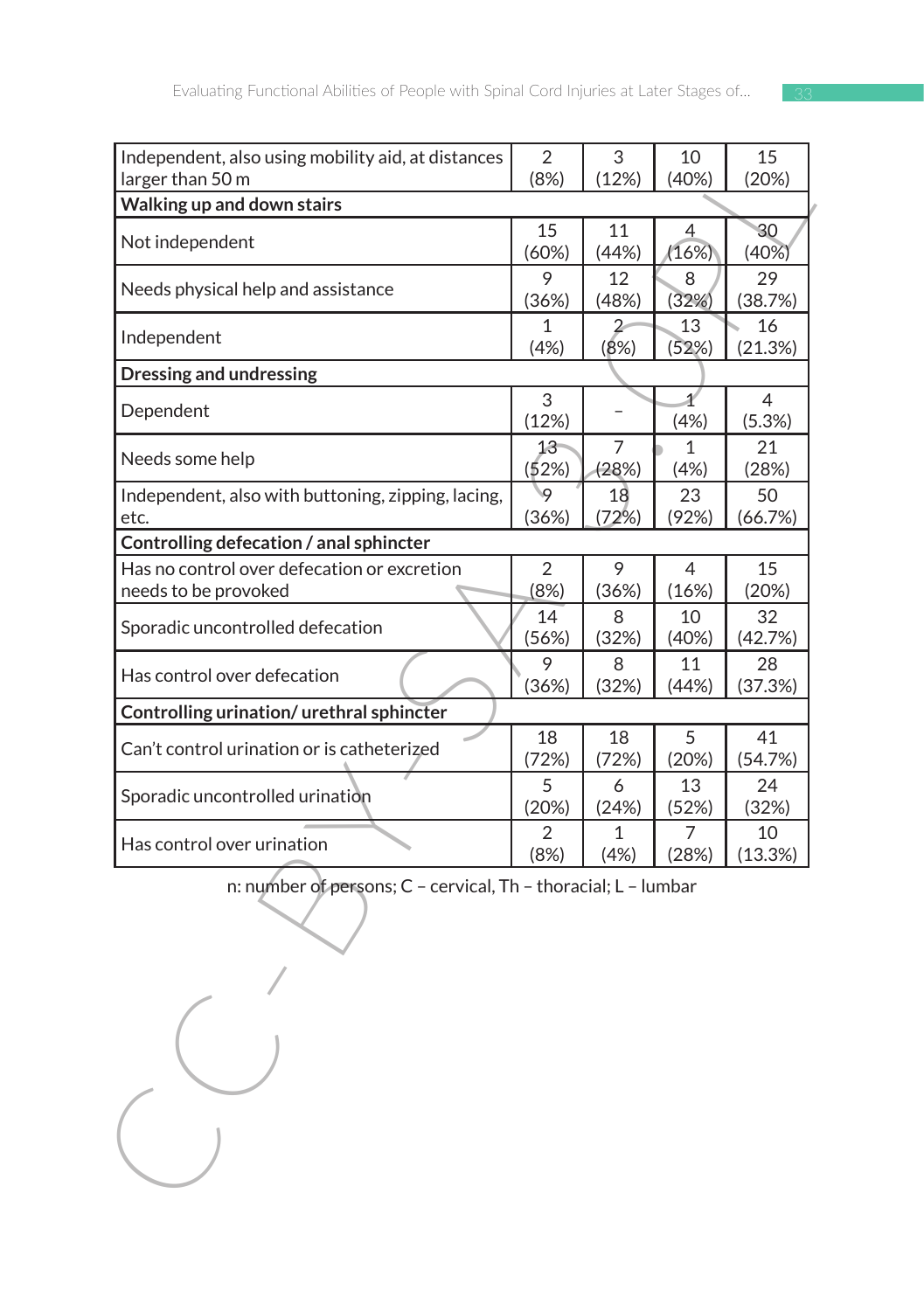|         | <b>Employed</b> |      |           |     |     |    | <b>Unemployed</b> |           |     |     |
|---------|-----------------|------|-----------|-----|-----|----|-------------------|-----------|-----|-----|
|         |                 |      | BI        |     |     |    |                   | BI        |     |     |
|         | n               | X    | <b>SD</b> | min | max | n  | $\mathbf x$       | <b>SD</b> | min | max |
| l C     | 12              | 58.3 | 19.6      | 20  | 80  | 13 | 37.3              | 19.9      | 15  | 80  |
| Th      |                 | 68.6 | 14.4      | 40  | 85  | 18 | 55.6              | 21.9      | 15  | 85  |
|         | 9               | 78.9 | 16.7      | 60  | 100 | 16 | 78.1              | 14.8      | 50  | 100 |
| l Total | 28              | 67.5 | 19.1      | 20  | 100 | 47 | 58.2              | 23.8      | 15  | 100 |

#### Table 9. Functional ability (BI-measured) and patient's employment

Table 10. Functional ability (BI-measured) and number of family members

|                                                                                      |    | <b>Employed</b>                                                         |           |      |              |              |      | <b>Unemployed</b> |                |            |
|--------------------------------------------------------------------------------------|----|-------------------------------------------------------------------------|-----------|------|--------------|--------------|------|-------------------|----------------|------------|
|                                                                                      |    | BI                                                                      |           |      |              |              | BI   |                   |                |            |
|                                                                                      | n  | X                                                                       | <b>SD</b> | min  | max          | n            | X    | <b>SD</b>         | min            | max        |
| C                                                                                    | 12 | 58.3                                                                    | 19.6      | 20   | 80           | 13           | 37.3 | 19.9              | 1 <sub>5</sub> | 80         |
| Th                                                                                   | 7  | 68.6                                                                    | 14.4      | 40   | 85           | 18           | 55.6 | 21.9              | 15             | 85         |
| Г                                                                                    | 9  | 78.9                                                                    | 16.7      | 60   | 100          | 16           | 78.1 | 14.8              | 50             | 100        |
| Total                                                                                | 28 | 67.5                                                                    | 19.1      | 20   | 100          | 47           | 58.2 | 23.8              | 15             | 100        |
| n: number of persons; x: arithmetic mean; SD: standard deviation; min: lowest value; |    |                                                                         |           |      |              |              |      |                   |                |            |
|                                                                                      |    | max: highest value; C - cervical, Th - thoracial; L - lumbar            |           |      |              |              |      |                   |                |            |
|                                                                                      |    |                                                                         |           |      |              |              |      |                   |                |            |
|                                                                                      |    |                                                                         |           |      |              |              |      |                   |                |            |
|                                                                                      |    | Table 10. Functional ability (BI-measured) and number of family members |           |      |              |              |      |                   |                |            |
|                                                                                      |    |                                                                         |           |      |              | BI           |      |                   |                |            |
| <b>Number of</b>                                                                     |    |                                                                         |           |      |              |              |      |                   |                |            |
| family<br>members                                                                    |    | n (%)                                                                   |           | x    |              | SD           |      | min               | max            |            |
| с                                                                                    |    |                                                                         |           |      |              |              |      |                   |                |            |
| $\leq$ 2                                                                             |    | 7 (28%)                                                                 |           | 45.0 |              |              |      | 20                | 75             |            |
| $3 - 4$                                                                              |    | 11 (44%)                                                                |           | 51.0 |              | 21.0<br>23.9 |      | 15                | 80             |            |
| $\geq 5$                                                                             |    | 7 (28%)                                                                 |           | 44.3 | 28.0         |              |      | 20                |                | 80         |
| Th                                                                                   |    |                                                                         |           |      |              |              |      |                   |                |            |
| $\leq$ 2                                                                             |    | 9(36%)                                                                  |           | 66.7 |              | 20.6<br>20.0 |      | 15                | 85             |            |
| $3 - 4$                                                                              |    | 16 (64%)                                                                |           | 55.0 |              |              |      | 15                | 85             |            |
| $\geq 5$                                                                             |    |                                                                         |           |      |              | 23.0         |      | 20<br>80          |                |            |
| Г                                                                                    |    |                                                                         |           |      |              |              |      |                   |                |            |
| $\leq$ 2                                                                             |    | 10 (40%)                                                                |           | 86   |              | 12.9         |      | 60                | 100            |            |
| $3 - 4$                                                                              |    | 9(36%)                                                                  |           | 74.4 |              | 15.9         |      | 50                |                | 100        |
| $\geq 5$                                                                             |    | 6(24%)                                                                  |           | 72.7 |              | 14.4         |      | 60                |                | 95         |
| <b>Total</b>                                                                         |    |                                                                         |           |      |              | 24.1         |      |                   |                |            |
| $\leq$ 2<br>$3 - 4$                                                                  |    | 26 (34.7%)<br>36 (48%)                                                  |           |      | 68.3<br>58.6 |              |      | 15<br>15          |                | 100<br>100 |
| $\geq 5$                                                                             |    | 13 (17.3%)                                                              |           | 56.9 |              | 22.0<br>23.5 |      | 20                |                | 95         |
| n: number of persons; x: arithmetic mean; SD: standard deviation; min: lowest value; |    |                                                                         |           |      |              |              |      |                   |                |            |
|                                                                                      |    |                                                                         |           |      |              |              |      |                   |                |            |
|                                                                                      |    | max: highest value; C - cervical, Th - thoracial; L - lumbar            |           |      |              |              |      |                   |                |            |
|                                                                                      |    |                                                                         |           |      |              |              |      |                   |                |            |
|                                                                                      |    |                                                                         |           |      |              |              |      |                   |                |            |
|                                                                                      |    |                                                                         |           |      |              |              |      |                   |                |            |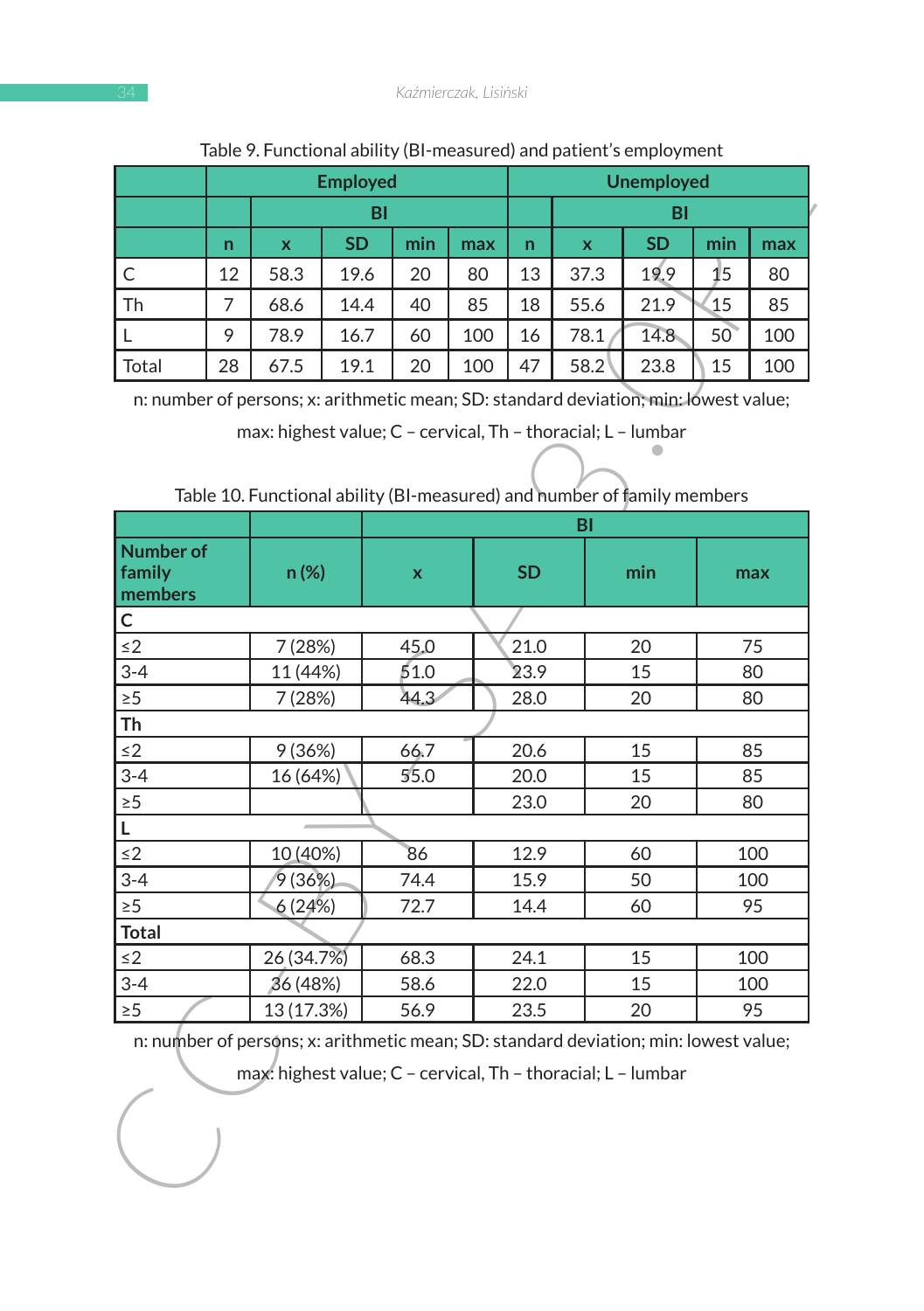### **Discussion**

Due to functional disability of patients with spinal cord injuries, one of the top treatment challenges is to achieve maximal level of motor ability (as possible from the perspective of patoanatomy), as it positively impacts other aspects of life. Anticipating achieving daily independence by SCI patients is an important component of the rehabilitation process and is therefore considered a priority in treatment  $[21]$ . Literature reveals that people after spinal cord injuries demonstrate different functional abilities depending on age, extent and location of injury, as well as other factors [17,22,23].

### *Functional independence*

Discussion<br>
Due to functional disability of patients with spinal cord injuries, one of<br>
the top treatment challenges is to achieve maximal level, of motor ability<br>
ty (as possible from the perspective of patoanatomy), as i As emphasized in the introduction, functional disability in post-SCI patients means incomplete or complete loss of self-reliance and independence in everyday life. Our tests showed that more than 60% of people after SCI reported the need for assistance by another person with daily activities which they were able to do by themselves prior to injury (see Table 3). Similar proportions of independence and dependent people with spinal cord injury were found in studies by Silva et al. (59.5% of independent patients) and Coura et al. (46% of independent patients) [24,25]. Different results were presented by Garrett [26]. Among his SCI patients a mere 10% reported no need for help from caregivers with activities of daily living. The study included 35 people. It is possible, therefore, that should Garrett's subject group was larger, the results would be different.

## *Hours of help required*

Due to considerable impairment of motor functions in patients with higher spine segments injured, those with cervical spine injury need more assistance time from caregivers for self-care (hygiene, dressing, undressing, locomotion) than paraplegics [11,25,26]. Our study led to similar results, where people in the C group required almost twice as much time of daily support than people with only lower limbs and/or torso paralysed.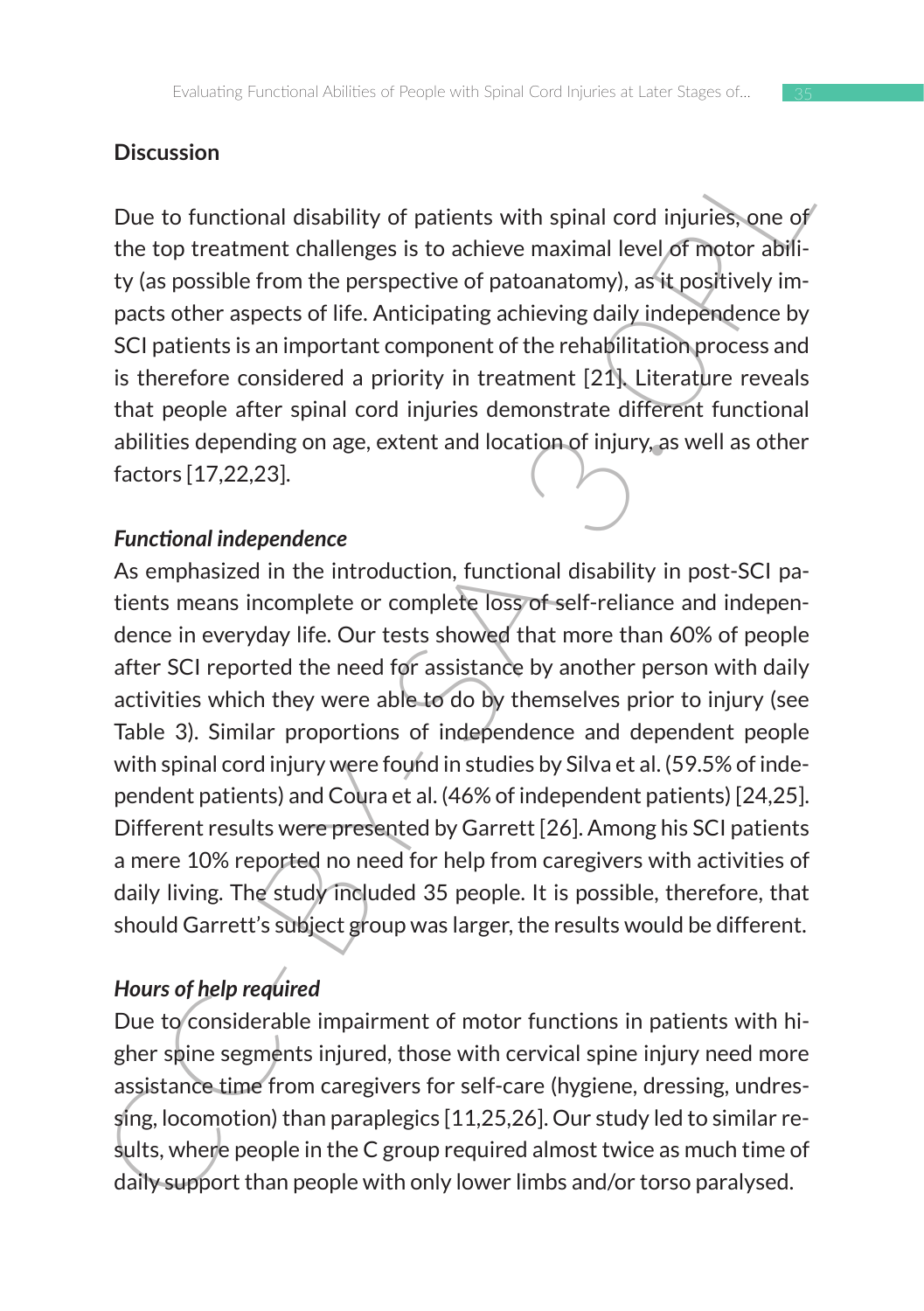#### *Caregiver*

The presented results (Table 5) include interesting characteristics of people helping post-SCI patients. In nearly 50% of cases, close family members are the ones who provide SCI patients with necessary help. It is worth noting, however, that over half of the subjects live outside marital relationships. Therefore, the responsibility to offer care is borne by parents, siblings, and/or children of SCI patients. Also Khazaeipour et al. showed that most often caregivers come from the patient's family [27]. In 35% of cases they are spouses, 37% are parents, and in merely 5.9% the nurse was the caregiver.

### *Functional ability based on the Barthel Index*

The average number of points determining functional ability in the BI was 62 for all subjects. This corresponds to the lower threshold of mild functional dependence [18]. Similar results were reported by Menon et al. who examined SCI and its implications for Indian citizens [28].

The examined group showed a correlation between the level of independence and injury location. People with cervical spine injury showed moderate dependency (mean BI value of 47 points) [18]. Other studies also reported higher functional dependency in the case of cervical spine injuries compared to thoracic and lumbar injuries [29,30].

#### *Patients' independence in ADL based on the Barthel Index*

**CHECT CONSERATION**<br>
The presented results (Table 5) include interesting characteristics of<br>
people helping post-SCI patients. In nearly 50% of cases, close family<br>
members are the ones who provide SCI patients with needs It is worth considering which everyday activities are the most difficult ones to perform individually by SCI patients. Our study found that regardless of injury location, SCI patients most often required help with miction control (86.7% of subjects) followed by mobility on stairs (78.7% of subjects). For instance Coura et al. used a similar SCI group size (75 people) and showed greatest dependence with waling on stairs (92%) and moving on flat surfaces (82.7%) [25]. Whereas when we compare our results with the Brazilian study, we see that for dressing/undressing patients showed comparable, high degree of independence [29]. Our subject group, likewise in the study by Coura et al. the highest independence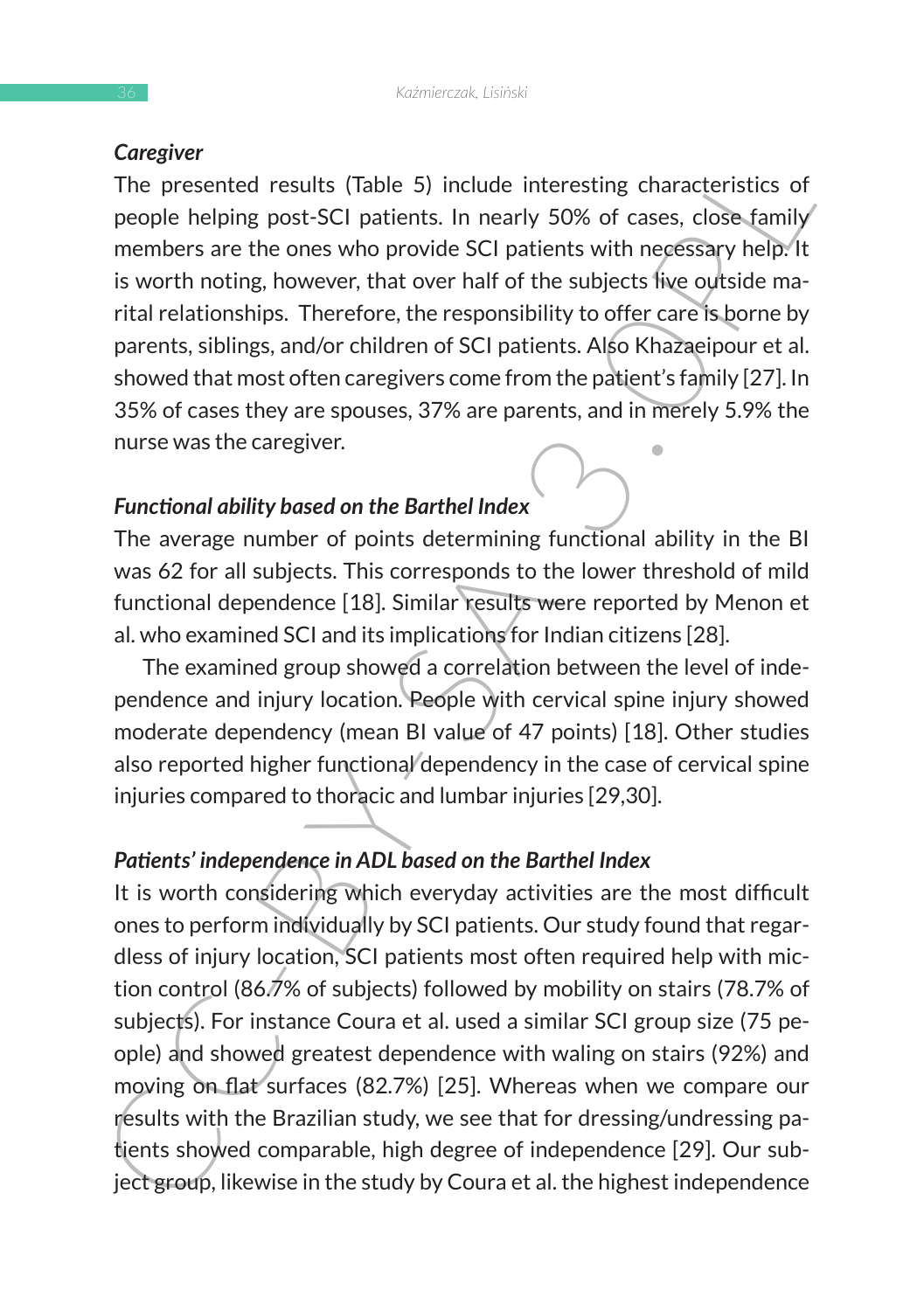was found in people self-assessing their food consumption (78.7% and 93.3%, accordingly) [24,25].

The only difference in results between our study and that of Coura's team regards assessments of independence in maintaining personal hygiene [25]. Our study found 88% of SCI subjects declared independence in activities such as washing face, cleaning teeth, shaving, whereas the study by Coura et al. reported only 36% [25].

was noutin people sein-assessing their rioot consumption (76.7% and<br>93.38%, accordingly) [24.25].<br>The only difference in results between our study and that of Coura's<br>12.33%, accordingly) [24.25].<br>The only difference in r Analysing independence with regard to injury location using the BI, we found significant differences between the three groups we examined (C, Th, L). Namely, people with cervical spine injury are more dependant than paraplegics mainly with regards to activities such as miction (72% of C subjects did not control urination or were catheterized), washing, bathing (68%), maintaining personal hygiene 64%). People with better functional abilities were members of the lumbar (L) group. Subjects in the L group are fully independent with food consumption (96%), dressing and undressing (92%), washing and bathing (88%). This is certainly the result of their current motor abilities, which are on the other hand determined by pathomechanism and the height at which the spinal cord injury occurred [31].

### *Functional ability in relation to other factors*

We decided to investigate SCI patient's size of family. The number of family members was of little significance for the degree of functional ability. As in the case of some cited studies over half of people with SCI were part of a 3 or 4-person family [27,32].

The BI-measured functional ability of professionally active and inactive people was comparable. The only clear difference in BI results as compared with the employed and unemployed was observed in the cervical injury group. Here, people who did work scored 60 on the BI, whereas the unemployed's mean score was 37. Many authors have demonstrated similar impact of the injury and its severity on functional ability [27,33,34].

Analyzed employment and people after SCI gave an interesting picture. Referring to the anatomical motor and sensory fitness associated with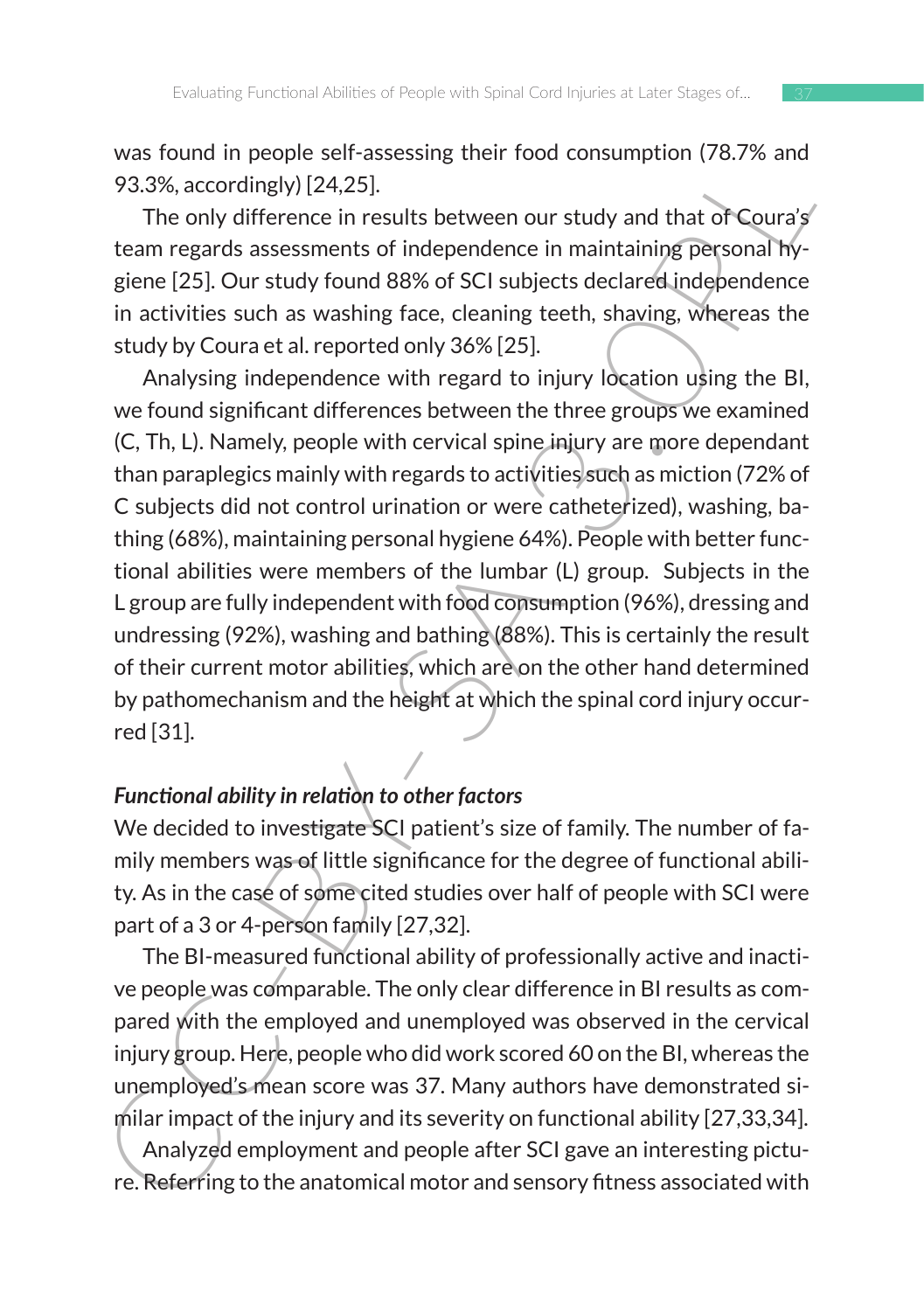Conclusions<br>are raveness preserved they will probably have greater functional abi-<br>ater staveness preserved they will probably have greater functional abi-<br>lities compared to high level injuries (tetraplegic). As we can se core damage, it seems that with lower spinal cord injury, so that with greater sraveness preserved they will probably have greater functional abilities compared to high level injuries (tetraplegic). As we can see from our research, in the studied group of patients after SCI is the opposite – a definitely greater percentage of people with lumbar damage is unemployed. This fact undoubtedly requires further research. What can be the cause of this condition – whether intensive rehabilitation and stays on medical stays, or maybe the availability of permanent care (also financial) of other people or institutions, or incomplete acceptance of acquired disability to undertake professionalism and work often in a different industry than the original one. This is an interesting area for further multifaceted research to find the explanation of this observation.

### **Conclusions**

The greatest therapeutic challenge is disability resulting from injuries to the cervical section of the spinal cord. This type of disability results in the need for assistance with activities of daily living. Activities that usually demand support from others include: miction control, mobility on stairs, and personal hygiene. Supporting a patient's self-management usually becomes the responsibility of their immediate family. Since using the stairs is the most challenging one out of all the functional limitations, it is crucial to consider architectural adaptation of a SCI patient's dwelling.

## **Limitations**

The study carried out does have some limitations, and one of them includes self-reported data. The subjects were asked, inter alia, to describe their functional independence. The accuracy and reliability of the self-reported data was not verified. The provided statements may be exaggerated and not entirely reflect actual behaviour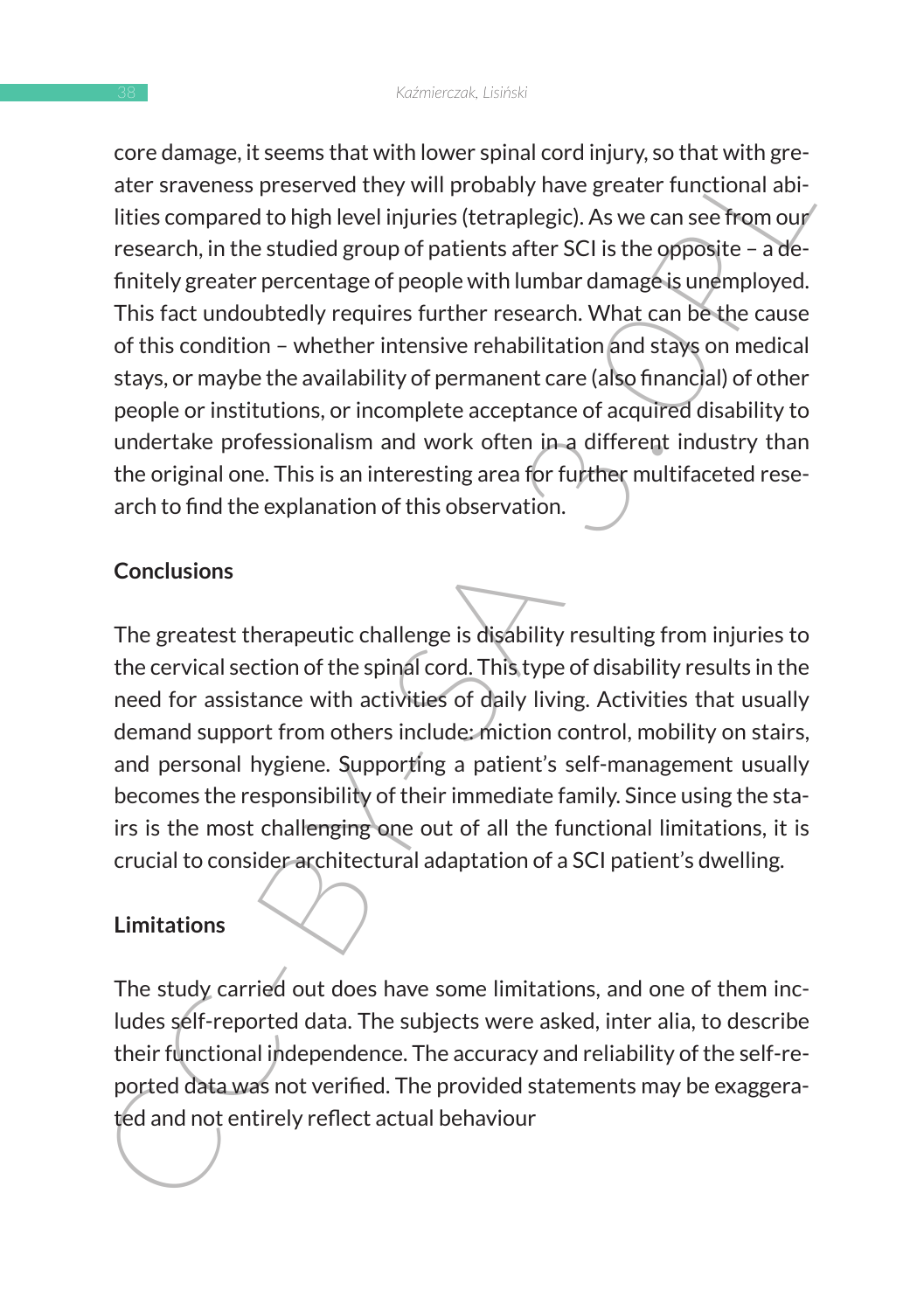### **Acknowledgements**

Acknowsigenering<br>
We thank all the persons with SCI who participated in this study.<br>
Source of Funding<br>
None<br>
Disclosure statement<br>
The authors report no conflicts of interest. We thank all the persons with SCI who participated in this study.

**Source of Funding** None

**Disclosure statement** 

The authors report no conflicts of interest.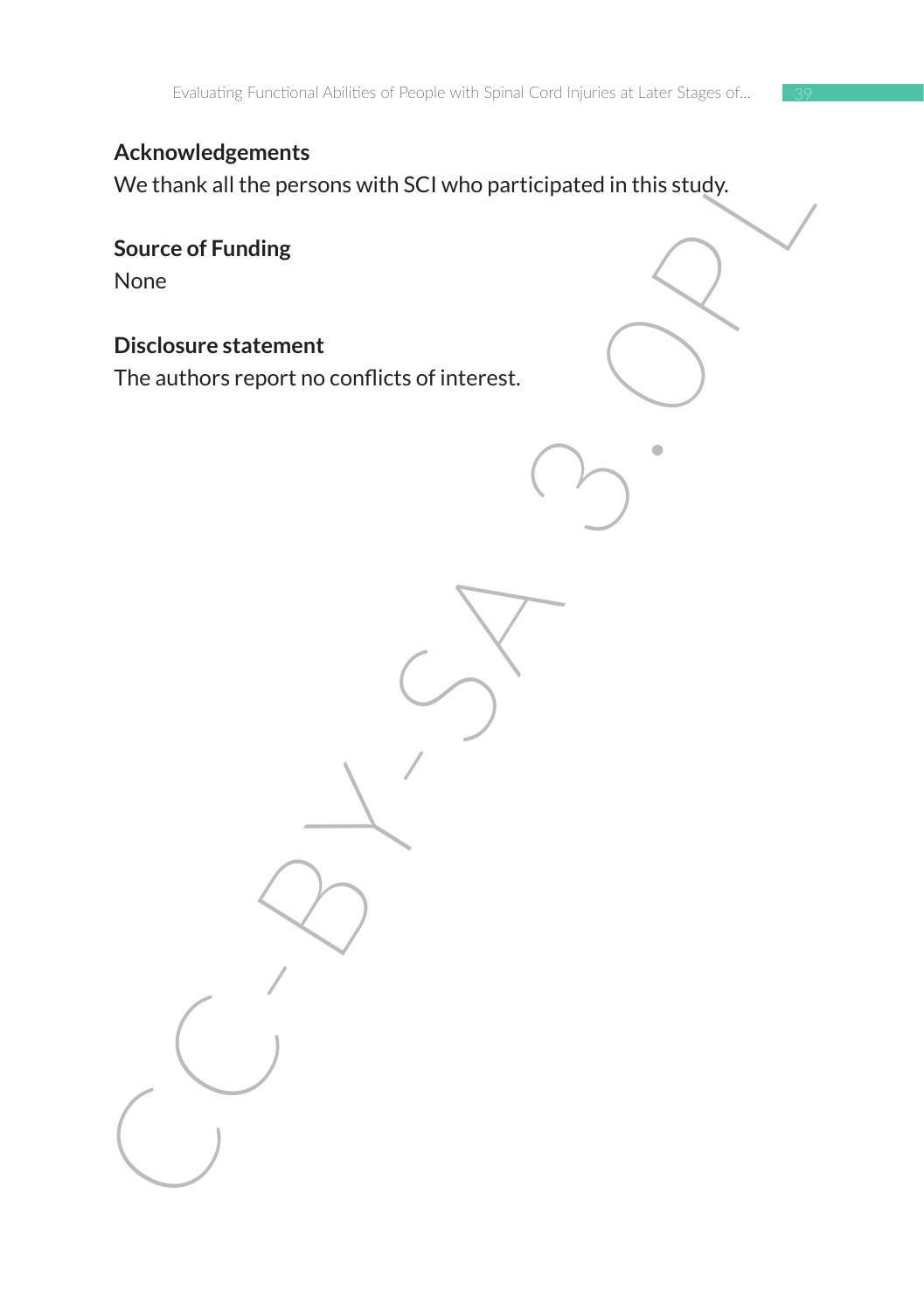### **References**

1. Dryden DM, Saunders LD, Rowe BH et al. Depression following traumatic spinal cord injury. Neuroepidemiology 2005; 25: 55-61. doi: 10.1159/000086284.

2. van den Berg ME, Castellote JM, Mahillo-Fernandez I, de Pedro-Cuesta J. Incidence of spinal cord injury worldwide: a systematic review. Neuroepidemiology 2010; 34: 184-92.

3. Burns AS, Marino RJ, Kalsi-Ryan S et al. Type and Timing of Rehabilitation Following Acute and Subacute Spinal Cord Injury: A Systematic Review. Global Spine J 2017; 7: 175S-194S. doi: 10.1177/2192568217703084.

4. Furmańczuk L, Cywińska-Wasilewska G. Assessment of changes in the functional independence of people after spinal cord injury during Active Rehabilitation camps. Physiotherapy 2010; 17: 17-24.

5. Hetz SP, Latimer AE, Martin Ginis KA. Activities of daily living performed by individuals with SCI: relationships with physical fitness and leisure time physical activity. Spinal Cord 2009; 47: 550-554. doi: 10.1038/sc.2008.160.

6. Grossman RG, Frankowski RF, Burau KD et al. Incidence and severity of acute complications after spinal cord injury. J Neurosurg Spine 2012; 17: 119-28. doi: 10.3171/2012.5.AOSPINE12127.

References<br>
1. Dryden DM, Saunders LD, Rowe BH et al. Depression following traum<br>
matic spinal cord injury. Neuroepidemiology 2005; 25: 35-61. doi:<br>
10.1159/000086284.<br>
2. van den Berg ME, Castellote JM, Mahillo-Fernandez 7. Bedi/PK, Arumugam N, Chhabra HS. Effectiveness of Activity-Based-Therapy in Comparison with Surface Spinal Stimulation in People with Traumatic Incomplete Spinal Cord Injury for Activation of Central Pattern Generator for Locomotion: Study Protocol for a 24-Week Randomized Controlled Trial. Asian Spine J 2018; 12: 503-510. doi: 10.4184/ asj.2018.12.3.503.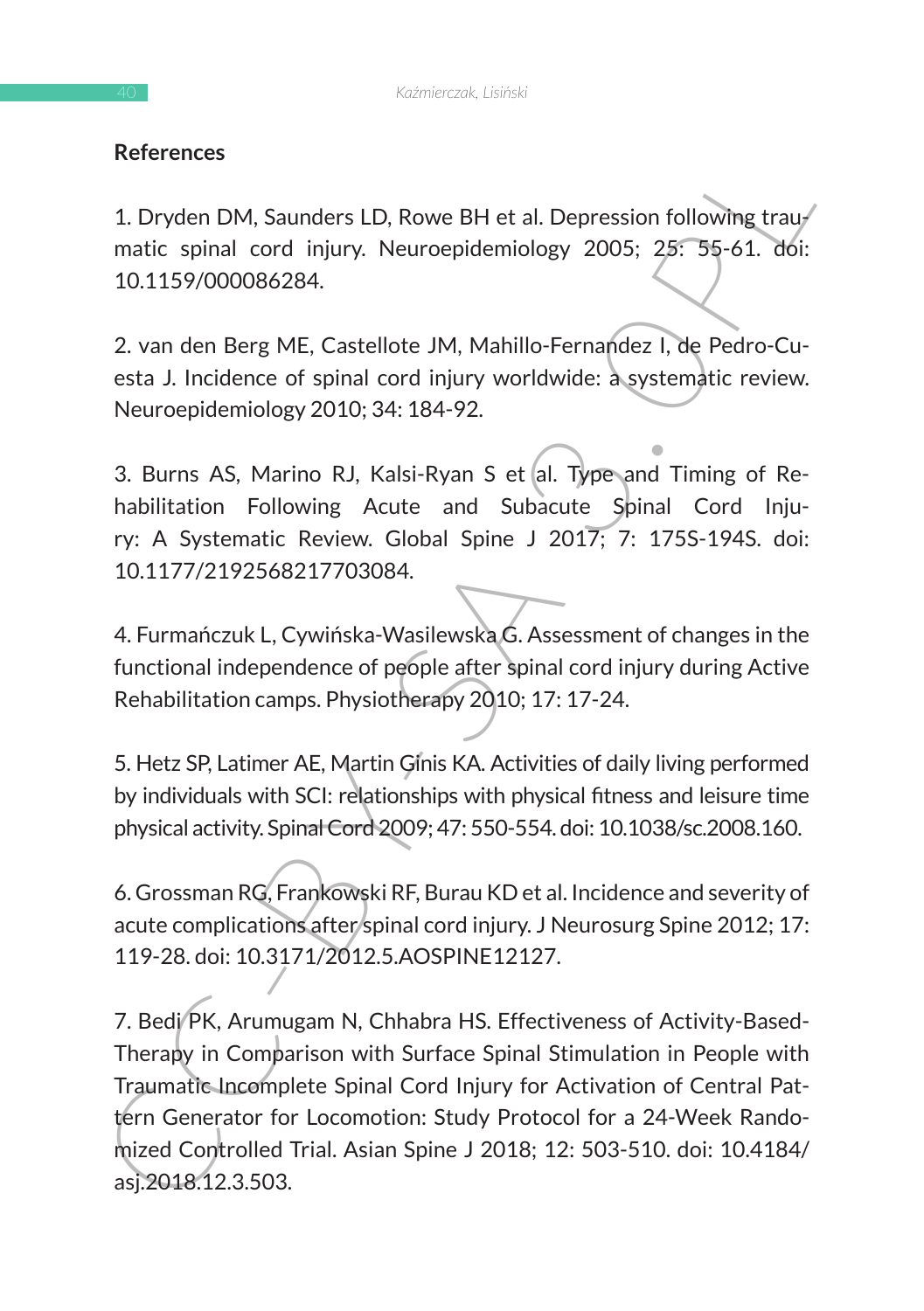8. Elliott TR, Uswatte G, Lewis L, Palmatier A. Goal instability and adjustment to physical disability. J Counsel Psychol 2000; 47: 251-65.

9. Bond LM, McKerracher L. Cervical spinal cordinjury: tailoringclinical trialendpoints to reflectmeaningfulfunctional improvements. Neural Regen Res 2014; 9: 1493-7. doi: 10.4103/1673-5374.139470.

10. Behrman AL, Harkema SJ. Physical rehabilitation as an agent for recovery after spinalcord injury. Phys Med Rehabil Clin N Am 2007; 18: 183-202. doi: 10.1016/j.pmr.2007.02.002.

11. Nas K, Yazmalar L, Şah V, Aydın A, Öneş K. Rehabilitation of spinal cord injuries. World J Orthop 2015; 6: 8-16. doi: 10.5312/wjo.v6.i1.8.

12. Fires JM. Criticalrehabilitation of the patient with spinal cord injury. Crit Care Nurs Q 2005; 28: 179-87.

of the C, extends the C, external and pusite rate of the C, extending and adjust-<br>
The Mecklen Collistic J. J. Counsel Psychol 2000; 47: 251-65.<br>
9. Bond LM, McKerracher L. Cervical spinal cordinginy: tailorngclinical<br>
tri 13. Levels of injury. In: Understanding spinal cord injury by Stepherd Center 2011: 4-7 [Internet]. Available from: http://www.spinalinjury101. org/files/20180308/Spinal%20Cord%20Injury%20101%20DVD%20 Companion%20Booklet.pdf [cited 11.11.2019].

14. Kaźmierczak K, Lisiński P. Leisure time physical activity of people with chronic spinal cord injuries. Clin Neurol Neurosurg 2018; 170: 7-12. doi: 10.1016/j.clineuro.2018.04.013.

15. Barbareschi G, Cheng T, Holloway C. Effect of technique and transfer board use on the performance of wheelchair transfers. Healthc Technol Lett 2018; 5: 76-80. doi: 10.1049/htl.2017.0075.

16. Mortenson WB, Miller WC, Backman CL, Oliffe JL. Association between mobility, participation, and wheelchair-related factors In long- -term care residents who use wheelchairs as their primary means of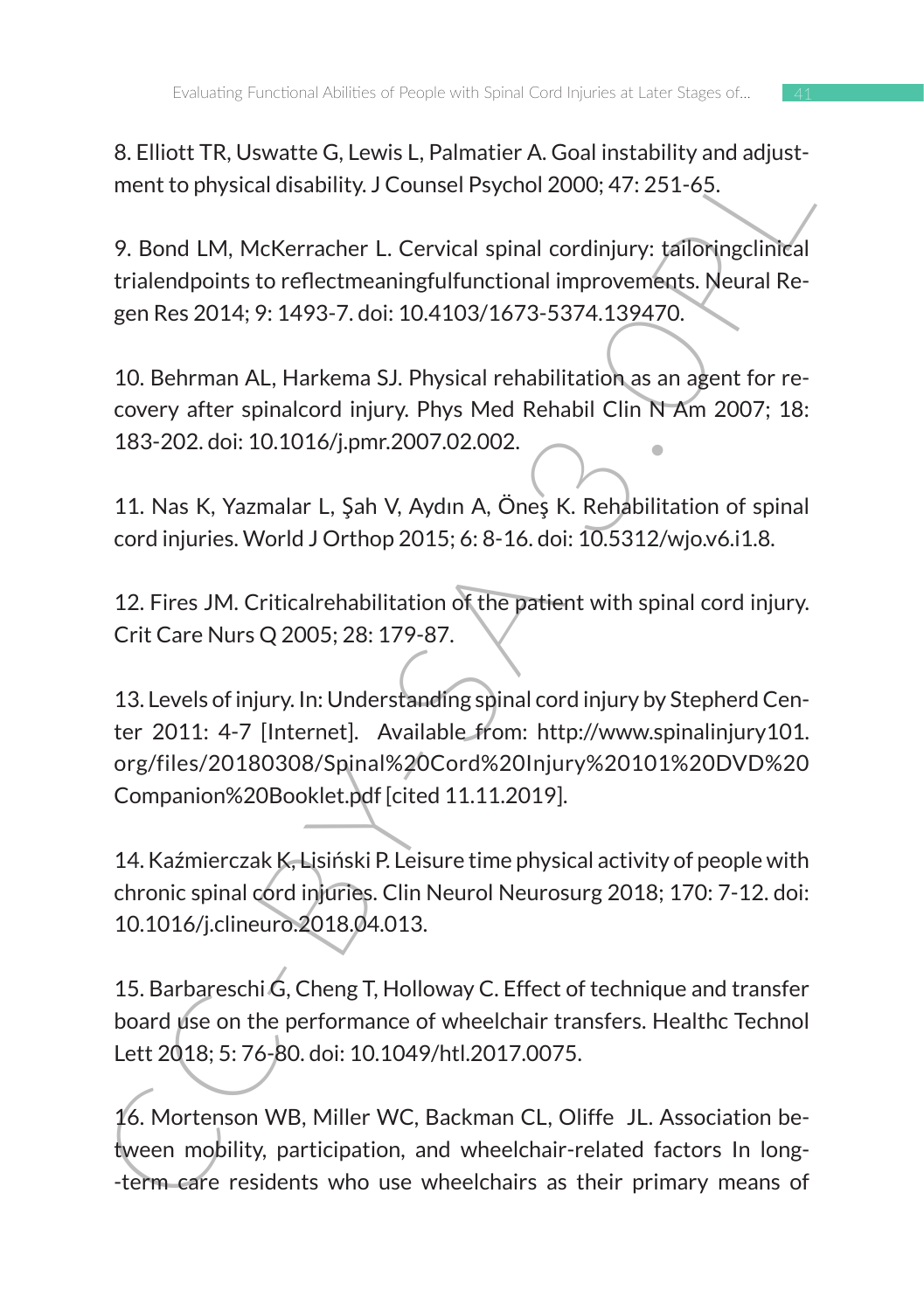mobility. J Am Geriatr Soc 2012; 60: 1310-5. doi: 10.1111/j.1532- -5415.2012.04038.x.

17. Rauch A, Fekete C, Oberhauser C, Marti A, Cieza A. Participation in sport in persons with spinal cord injury in Switzerland. Spinal Cord 2014; 52: 706-11. doi: 10.1038/sc.2014.102.

18. Martin Ginis K, Jörgensen S, Stapleton J. Exercise and Sport for Persons With Spinal Cord Injury. PM R 2012; 4: 894-900. doi: 10.1016/j. pmrj.2012.08.006.

19. Burns AS, Marino RJ, Flanders AE, Flett H. Clinical diagnosis and prognosis following spinal cord injury. Handb Clin Neurol 2012; 109: 47–62. doi: 10.1016/B978-0-444-52137-8.00003-6.

20. Fawcett JW, Curt A, Steeves JD et al. Guidelines for the conduct of clinical trials for spinal cord injury as developed by the ICCP panel: spontaneous recovery after spinal cord injury and statistical power needed for therapeutic clinical trials. Spinal Cord 2007; 45: 190-205. doi: 10.1038/sj.sc.3102007.

1.00011, 12 Anim Usrital Soc ZOL2; 00: 1.510-3. 100: 10.11111/j.1332-<br>
1.5415.2012.04038.<br>
1.7. Rauch A, Fekete C, Oberhauser C, Marti A, Cieza A. Barticipation 10.<br>
1.7. Rauch A, Fekete C, Oberhauser C, Marti A, Cieza A. 21. Haas B, Playford ED, Ahmad AQ, Yildiran T, Gibbon AJ, Freeman JA. Rehabilitation goals of people with spinal cord injuries can be classified against the International Classification of Functioning, Disability and Health Core Set for spinal cord injuries. Spinal Cord 2016; 54: 324-328. doi: 10.1038/sc.2015.155.

22. De Franca IS, Coura AS, Sousa FS, de Almeida PC, Pagliuca LM. Quality of Life In patients with spinal cord injury. Rev Gaucha Enferm 2013; 34: 155-63.

23. Blanek L, Carmagnani MIS, Ferreira LM. Quality of Life and Self-esteen of persons with paraplegia living In Sao Paulo, Brazil. Qual Life Res 2009; 18: 15-8. doi: 10.1007/s11136-008-9411-9.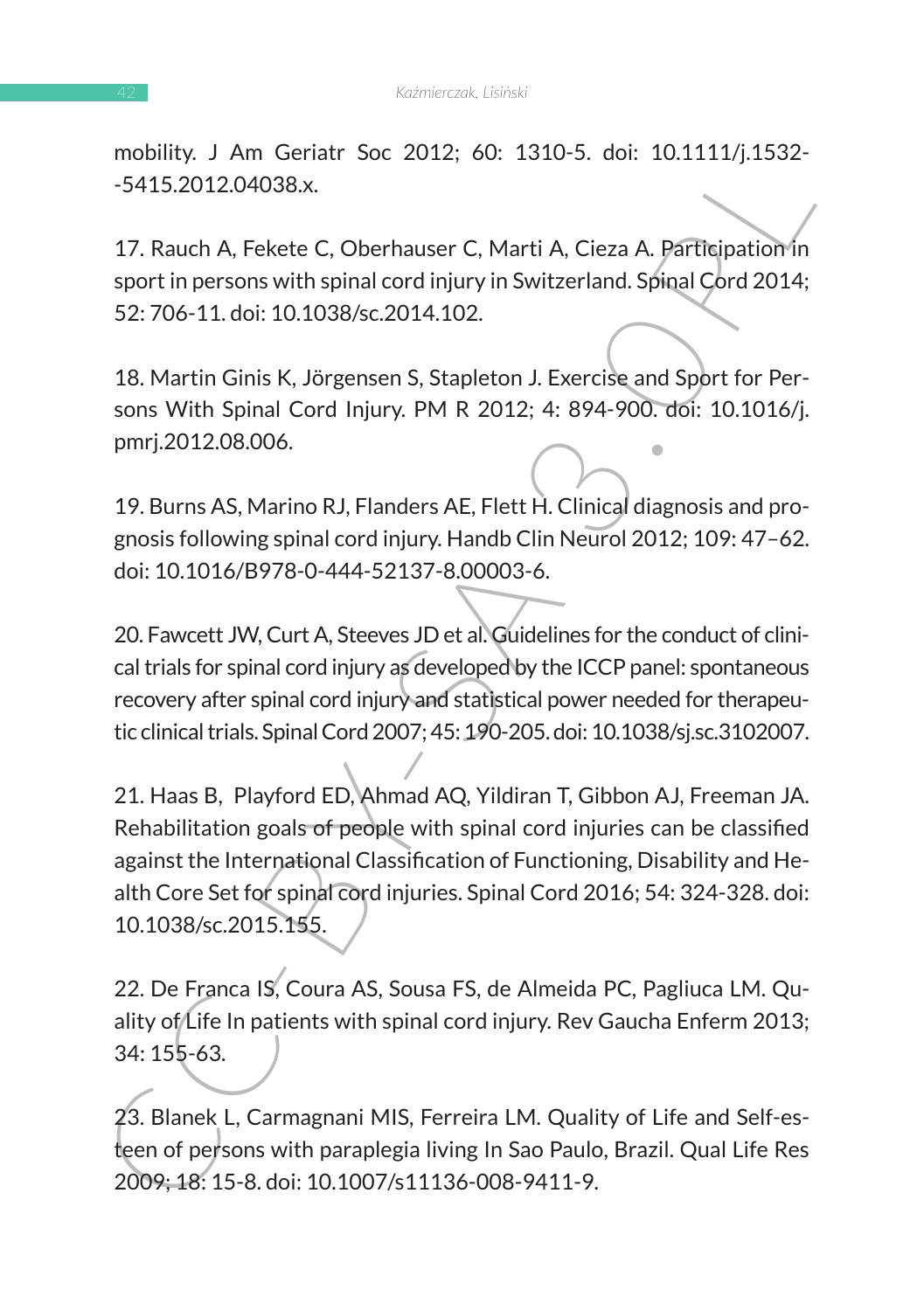24. Silva RA, Reis PAM, Carvalho ZMF, Pinheiro AKB. Ximenes LB, Olveira MAA. Analysis of Risk Factors Sociodemographic for the Functional Dependence of Adults with Spinal Cord Injury. J Biomem Sci Eng 2015; 8: 287-294.

24. Sura KA, Res PARY, Larvania Zent, Primierio ARS. Zimieris Lis, Owen<br>
ira MAA. Analysis of Risk Factors Sociodemographic for the Functional<br>
Dependence of Adults with Spinal Cord Injury. J Biomem Sci Eng 2015; 8/<br>
287-2 25. Coura AS, França IS, Enders BC, Barbosa L, Souza JR. Functional disability of adult individuals with spinal cord injury and its association with socio-demographic characteristics. Rev Lat Am Enfermagem 2012; 20: 84-92.

26. Garret A. Impact of spinal cord injury in affective relationship: a ualitative analysis of the subjects' perceptron. IJFPSS 2012; 2: 1-6. doi: 10.1 179/2045772313Y.0000000174.

27. Khazaeipour Z, Norouzi-Javidan A, Kaveh M, Khanzadeh Mehrabani F, Kazazi E, Emami-Razavi SH. Psychosocial outcomes following spinal cord injury in Iran. J Spinal Cord Med 2014; 37: 338-345.

28. Menon N, Gupta A, Khanna M, Taly AB. Ambulation following spinal cord injury and its correlates. Ann Indian Acad Neurol 2015; 18: 167-70. doi: 10.4103/0972-2327.150605.

29. Wehman P, Wilson K, Parent W, Sherron-Targett P, McKinley W. Employment satisfaction of individuals with spinal cord injury. Am J Phys Med Rehabil 2000; 79: 161-9.

30. Chan SK, Man DW. Barriers to returning to work for people with spinal cord injuries: a focus group study. Work 2005; 25(4): 325-32.

31. Maynard Jr FM, Bracken MB, Creasey G et al. International standards for neurological and functional classification of Spinal Cord Injury. American Spinal Injury Association. Spinal Cord 1997; 35: 266-274.